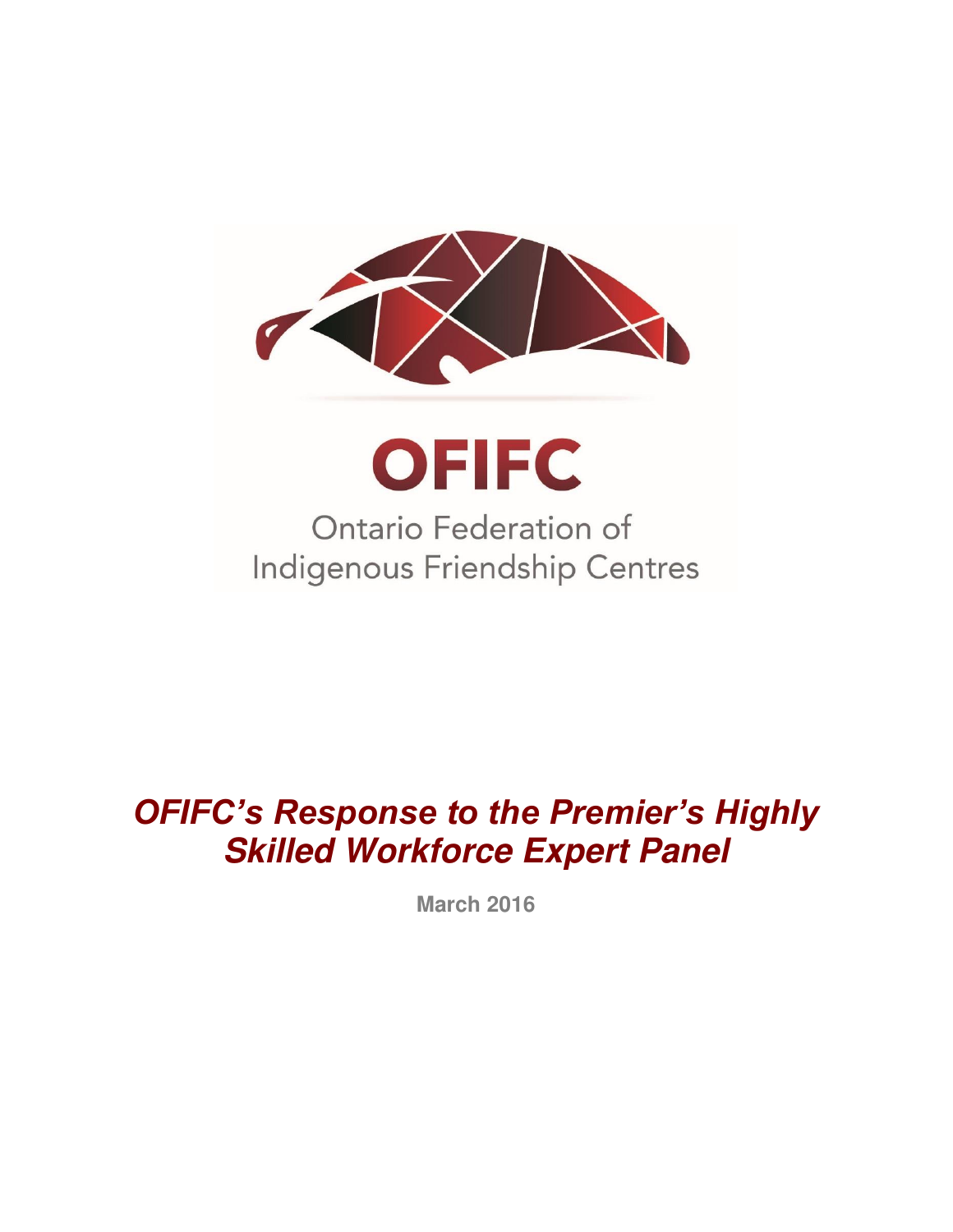## **ABOUT THE ONTARIO FEDERATION OF INDIGENOUS FRIENDSHIP CENTRES**

The Ontario Federation of Indigenous Friendship Centres (OFIFC) is a provincial Indigenous organisation representing the collective interests of 28 member Friendship Centres located in towns and cities throughout Ontario. The vision of the Indigenous Friendship Centre Movement is to improve the quality of life for Indigenous people living in an urban environment by supporting selfdetermined activities which encourage equal access to, and participation in, Canadian society and which respects Indigenous cultural distinctiveness.

The OFIFC administers a number of wholistic, culture-based programs and initiatives which are delivered by local Friendship Centres in areas such as justice, children and youth, health, family support, long term care, healing and wellness, education, and employment and training. Friendship Centres respond to the needs of tens of thousands of community members requiring culture-based services every day.

The Friendship Centres represent the most significant off-reserve Indigenous service infrastructure in Ontario and are dedicated to achieving greater participation of all urban Indigenous peoples in all facets of society, inclusive of First Nation – Status/Non-Status, Métis, Inuit and all other people who identify as Indigenous. The OFIFC manages \$45 million in direct delivery funding across the province, not taking into account the direct resources procured by Friendship Centres at the community level.<sup>1</sup>

# **KEY FACTS:**

- *84.1 percent of Indigenous people in Ontario live off-reserve.* (Source: Statistics Canada. (2011) *National Household Survey.)*
- *Between 2006 and 2011, Ontario's Indigenous population grew five times faster than the non-Indigenous population, increasing 24.3 percent compared to 4.8 percent.*  (Source: Ministry of Finance. (2013). *2011 National Household Survey Highlights: Factsheet 3.*)
- *33.9 percent of the Indigenous in Ontario are under the age of 19, compared to 23.8 percent of the non-Indigenous population.* (Statistics Canada. (2011). *National Household Survey.*)
- *In 2012, the unemployment rate of off-reserve Indigenous youth in Ontario was 23.5 percent compared to 16.8 percent for the non-Indigenous youth population.* (Source: Ministry of Training, Colleges, and Universities. (2013). *Canada-Ontario Labour Market Agreement, 2013-14 Annual Plan*.)
- *In 2012, the unemployment rate of off-reserve Indigenous people (aged 25-54) was 9.2 percent compared to 6.3 percent for their non-Indigenous counterparts in Ontario.*

(Source: Ministry of Training, Colleges, and Universities. (2013). *Canada-Ontario Labour Market Agreement, 2013-14 Annual Plan*.)

 $\overline{a}$ 1 Ontario Federation of Indigenous Friendship Centres., *Annual Report 2012/2013* (Toronto, ON: Ontario Federation of Indigenous Friendship Centres, 2013). 47.

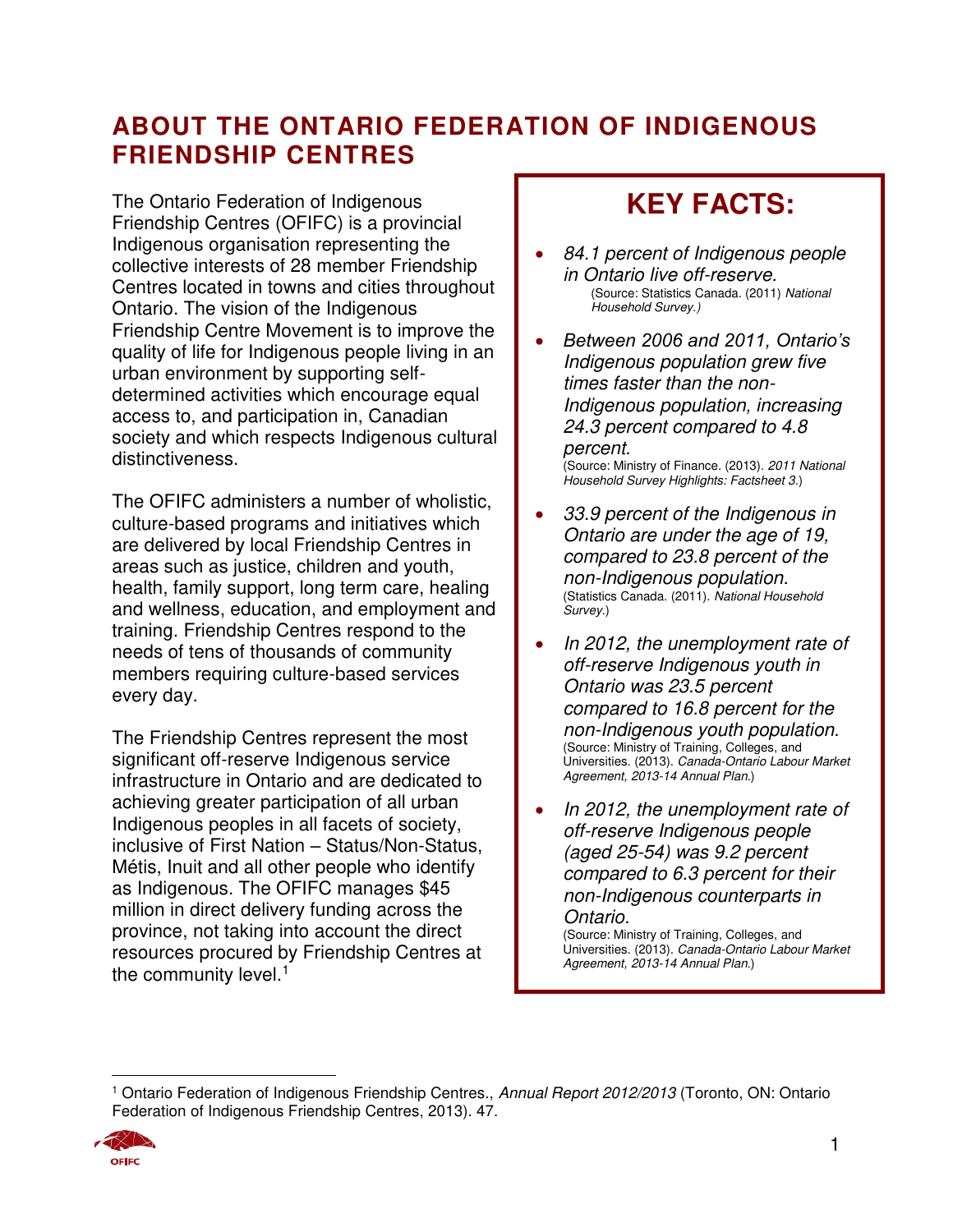### **THE CHALLENGES AND POTENTIALS OF URBAN INDIGENOUS COMMUNITIES IN ONTARIO**

As the youngest and fastest growing population in Ontario, it is critical to consider the unique challenges faced by urban Indigenous people when developing a provincial highly skilled workforce strategy in Ontario. In fact, according to the 2011 National Household Survey, 84.1 percent of Indigenous people in Ontario now reside off-reserve in towns, cities and rural communities. Indigenous people in Ontario have a significantly lower median age than the non-Indigenous population, 24.5 compared to 37.2.<sup>2</sup> Further, more than 50 percent of Ontario's Indigenous population is under the age of twentyseven $3$  and the Indigenous population is growing at nearly double the rate of the non-Indigenous population, 1.8 percent compared to 1 percent.<sup>4</sup> As a result of the growing urban Indigenous population, it is estimated that more than 100,000 Indigenous youth will come of age to enter the labour market by 2026.<sup>5</sup>

Recognizing the opportunities of the young and growing urban Indigenous population, there is tremendous potential for their contribution to the diverse needs of Ontario's labour market and economy. Research on the labour market trends in Ontario indicates that Ontario will be facing a labour and skills shortage, in large part due to an aging population.<sup>6</sup> Contrarily, the urban Indigenous population is growing exponentially and represents a critical population that, with the adequate investments in culturallyappropriate education and training, and tangential supports such as housing and mental health, can help to address the labour shortage.

However, current labour market outcomes for urban Indigenous people are well-below those of non-Indigenous people. In 2012, the unemployment rate of off-reserve Indigenous youth in Ontario was 23.5 percent compared to 16.8 percent for non-Indigenous youth, while the unemployment rate for off-reserve Indigenous people, aged 35-54 was 9.2 percent compared to 6.3 percent for non-Indigenous people.<sup>7</sup> Clearly, the education, training and employment-support programs and services delivered by the provincial government are not meeting the needs of urban Indigenous people. Programs and services need to be more efficiently and rationally operated to increase the impact and effectiveness of transitioning urban Indigenous people into meaningful, long-term employment and secure sustainable income.

<sup>7</sup> Ministry of Training, Colleges, and Universities., Canada-Ontario Labour Market Agreement, 2013-14 Annual Plan (Toronto, ON: Ministry of Training, Colleges and Universities, 2013).



 $\overline{a}$ 2 Government of Ontario., *Breaking the Cycle, Ontario's Poverty Reduction Strategy* (Toronto, ON: Government of Ontario, 2008). 15.

<sup>&</sup>lt;sup>3</sup> Ibid.

<sup>4</sup> Jeanette Steffler, "Aboriginal Peoples: A Young Population for Years to Come," Hope or Heartbreak: Aboriginal youth and Canada's future. Horizons: Policy Research Initiative, 10(1) (2008): 14. 5 Ibid.

<sup>6</sup> Rick Miner., *People Without Jobs – Jobs Without People: Ontario's Labour Market Future* (Toronto, ON: Miner Management Consultants, 2010).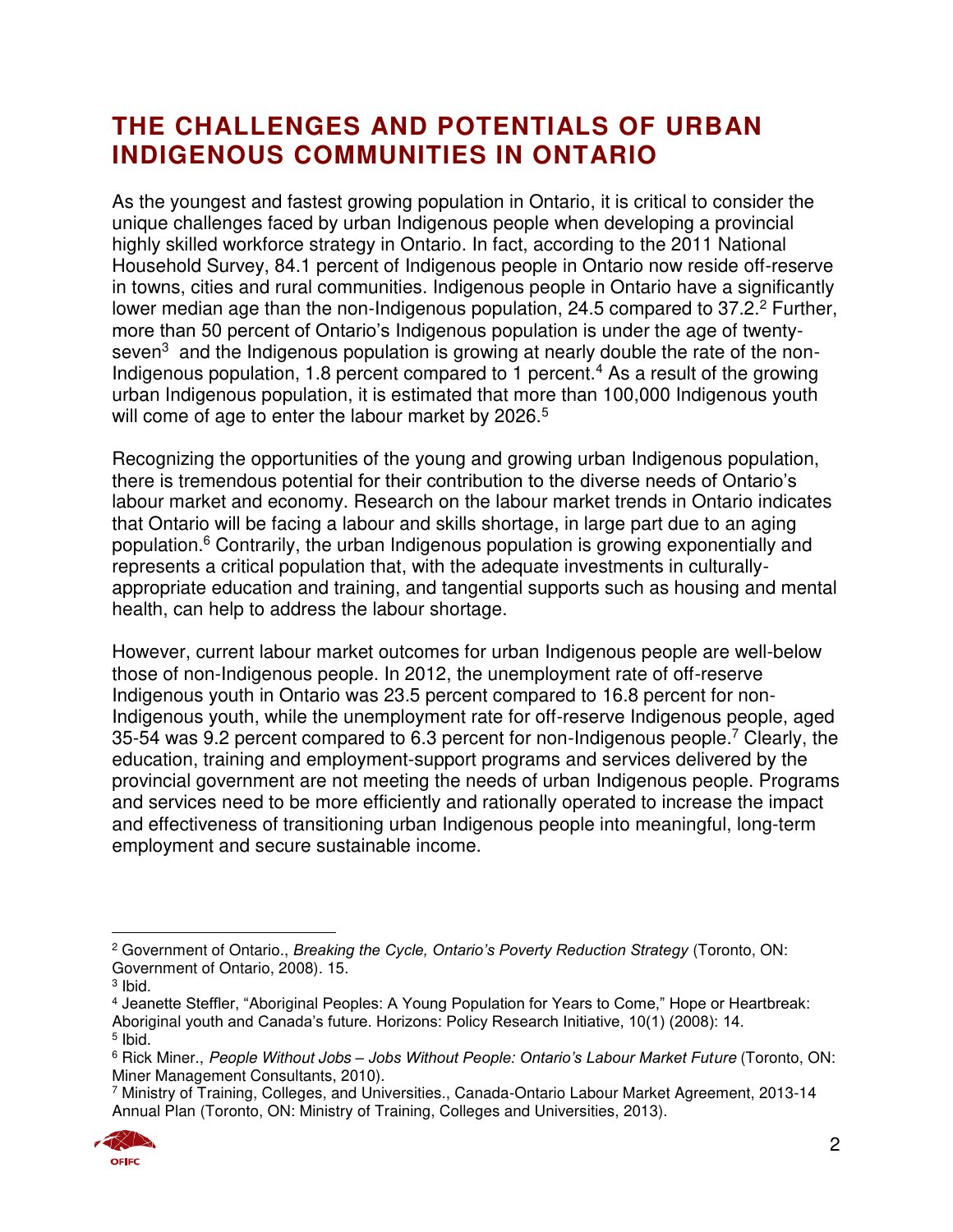For over forty years the OFIFC has worked towards advancing urban Indigenous social and economic issues with all levels of government. Friendship Centres play a crucial role in supporting urban Indigenous people through the provision of key services to improve outcomes and increase opportunities. It is in large part due to such efforts, and federal and provincial investments, that a proportion of urban Indigenous people are considered middle income earners in the province of Ontario,<sup>8</sup> a rather recent phenomenon that must be both sustained and increased.

While the upward socio-economic mobility of one segment of the urban Indigenous community represents an impressive milestone, a far larger proportion of urban Indigenous families continue to experience poor socio-economic standings. Urban Indigenous people continue to experience challenges transitioning along the education to employment continuum, which results in higher rates of precarious employment, lower earned incomes, lower rates of educational attainment, and an over representation in minimum wage employment for urban Indigenous people in comparison to their non-Indigenous counterparts.

Strategic and Indigenous-specific resources and programs must be available to meet the needs of the young and growing urban Indigenous population. This will require effective collaboration from the different levels of government and coordination with urban Indigenous service providers, namely Friendship Centres, to support urban Indigenous people in improving their economic outcomes. With access to culturallyappropriate education and training, the urban Indigenous population can provide a sustainable solution to the anticipated skilled labour shortages. This would also support increased economic agency among urban Indigenous people and communities in Ontario.

 $\overline{a}$ <sup>8</sup> In 2007, more than 22 percent of Urban Aboriginal Task Force (UATF) respondents belonged to the middle class. OFIFC, OMAA and ONWA., *Urban Aboriginal Task Force (UATF) Final Report* (Toronto, ON: OFIFC, OMAA, and ONWA, 2007).

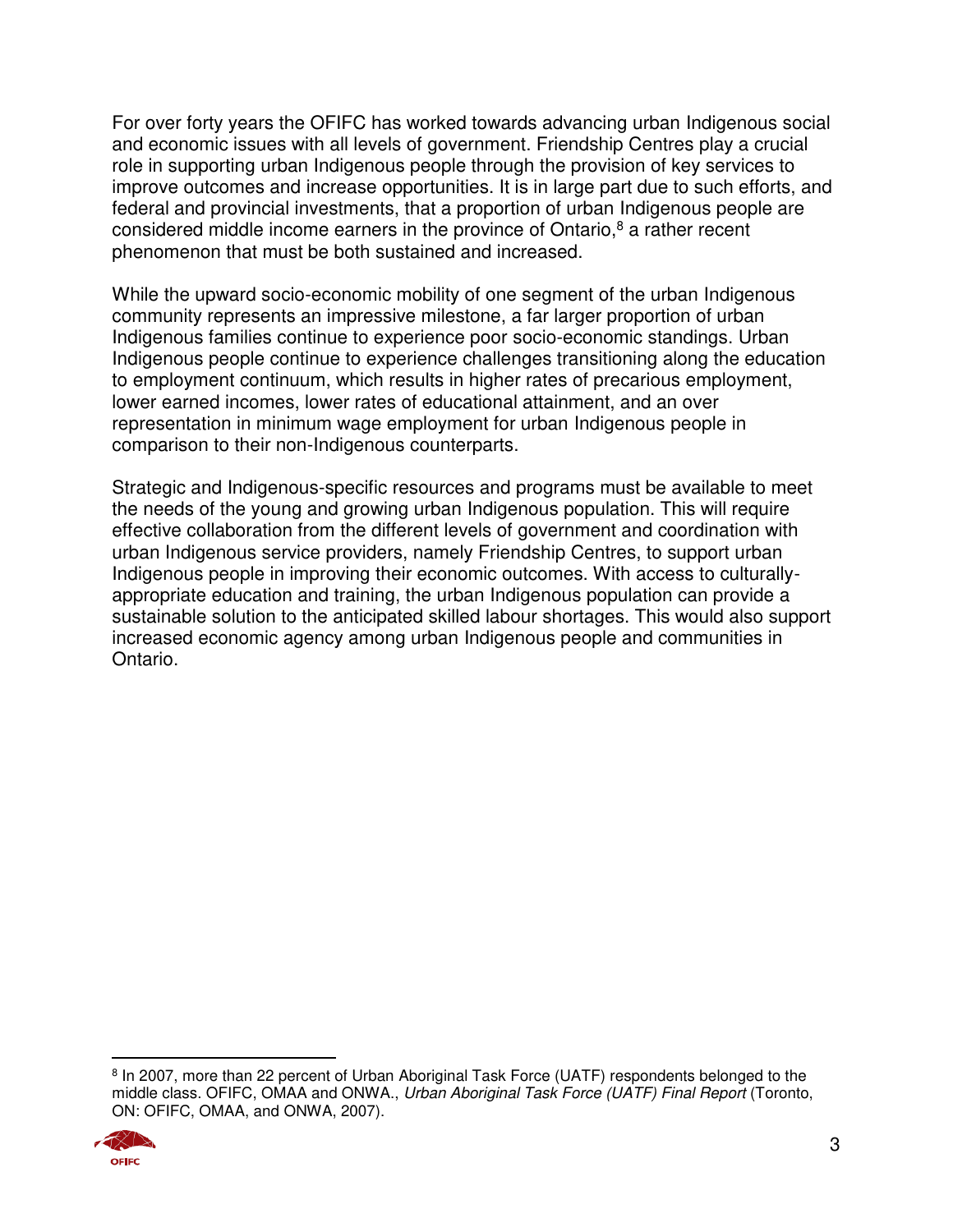## **OFIFC'S PRIORITY FOR BUILDING A HIGHLY SKILLED WORKFORCE STRATEGY**

The OFIFC believes that a key priority of the Premier's Highly Skilled Workforce Expert Panel (Expert Panel) should be closing the education and employment attainment gaps between Indigenous and non-Indigenous Ontarians. The Truth and Reconciliation Commission of Canada has also called on the federal government to develop a joint strategy with Indigenous groups to eliminate these gaps.<sup>9</sup> To achieve this, a wholistic approach must be applied to the development of the Highly Skilled Workforce Strategy, whereby investments are made in all stages of the education to employment continuum. To date, the vast majority of provincial investments in education and training initiatives have focused on mainstream approaches and services for individuals most employment-ready. This has meant that there have been comparatively few services for at-risk populations such as urban Indigenous youth, and where they do exist, programs are inefficient, ineffective, poorly designed and executed, and have been developed in isolation from community service providers and organisations.

Research conducted by the Centre for the Study of Living Standards (CSLS) in 2010 found that there would be vast economic benefits if the educational and labour market outcomes of Indigenous people in Canada reached the 2006 levels of non-Indigenous Canadians. If this was achieved by 2026, a potential addition of \$36.5 billion to the national GDP, and a \$14.2 billion decrease in government expenditures would be a result of eliminating the social well-being gaps that exist for Indigenous people in Canada.<sup>10</sup>

It is important to acknowledge the relationship between the socio-economic gaps between Indigenous and non-Indigenous Ontarians and the widely acknowledged disparity in educational and employment outcomes. As such, focus must be given to the reasons why an achievement gap exists, largely a result of disenfranchisement, disadvantage and dispossession that Indigenous people have experienced in Canada historically and continue to experience. Increased investments in culturally-appropriate education, training, and provincial employment supports, along with tangential supports targeted at improving socio-economic conditions, can help to contribute to a highly skilled workforce.

The OFIFC welcomes the proposed financial supports for low-income students to obtain post-secondary education (PSE)<sup>11</sup>, however urban Indigenous youth will remain challenged to join a highly skilled workforce, or obtain a PSE credential, when they

 $\overline{a}$ 9 Truth and Reconciliation Commission of Canada., *Truth and Reconciliation Commission of Canada: Calls to Action* (Winnipeg, MB: Truth and Reconciliation Commission of Canada, 2015). <sup>10</sup> The Centre for the Study of Living Standards., *Investing in Aboriginal Education in Canada: An* 

*Economic Perspective*, (Ottawa, ON: Centre for the Study of Living Standards, 2010).

<sup>11</sup> Government of Ontario., *Jobs for Today and Tomorrow, 2016 Ontario Budget* (Toronto, ON: Queens Printer of Ontario, 2016).

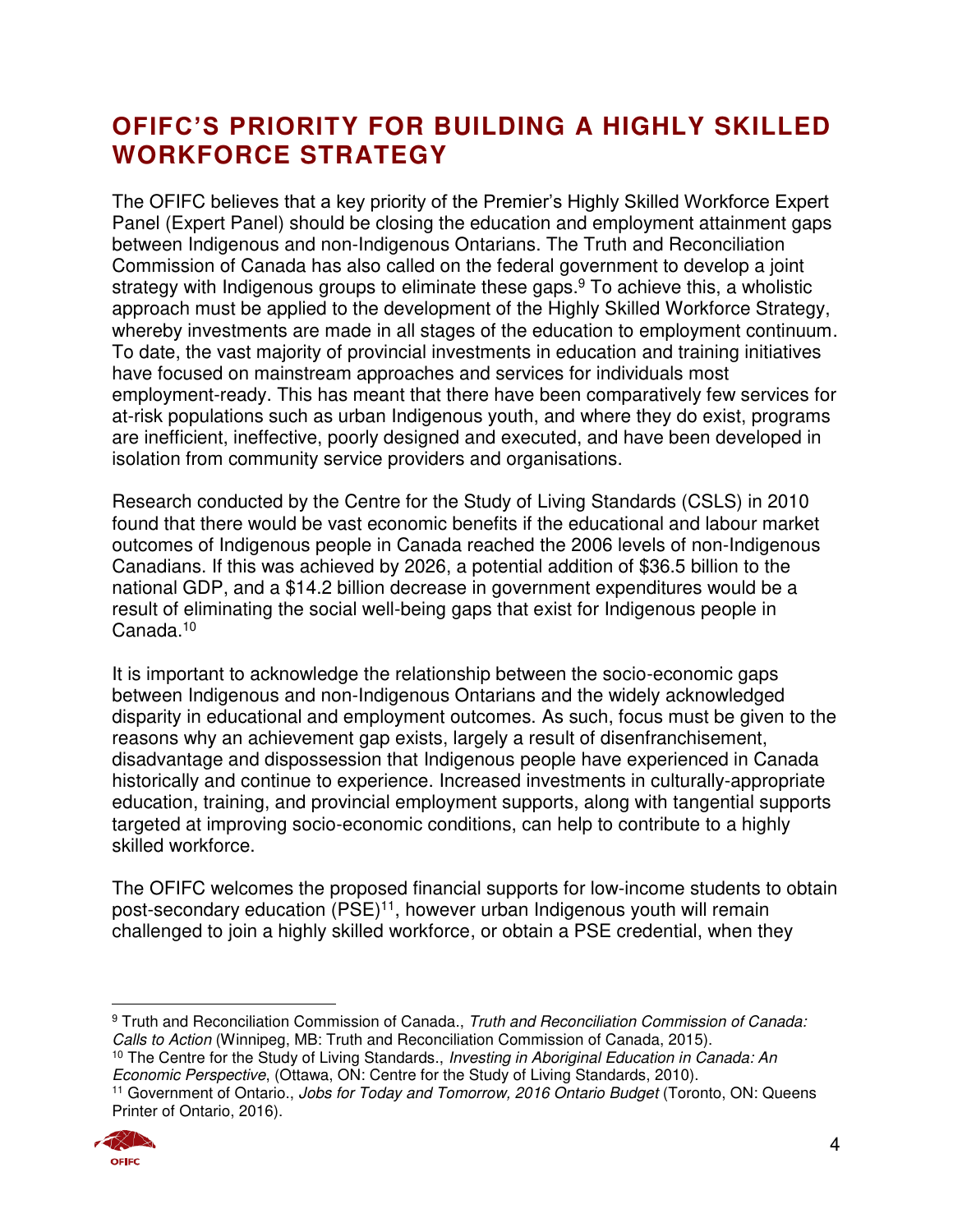continue to disproportionately experience high rates of poverty.<sup>12</sup> The OFIFC is committed to working with the provincial government to make meaningful strides in poverty reduction and narrowing socio-economic, education, and employment gaps.

# **OFIFC'S RESPONSE TO CONSULTATION QUESTIONS**

*1. What type of workforce does Ontario need to adapt to the demands of a technologydriven knowledge economy? Is the highly skilled workforce description, as defined in the previous section, the best definition for Ontario? If not, how should it change? What is missing? What indicators would best measure progress?* 

The Government of Ontario should work to build an environment that creates space for recognising unconventional expertise. In practice, this would require shifting business culture and practices to acknowledge different ways of doing things, for example, recognising and valuing Indigenous approaches to biology and chemistry. Further, a highly skilled workforce will be culturally competent and will actively work to limit experiences of racism and discrimination. The Truth and Reconciliation Commission has called on the private sector to ensure that Indigenous people have access to jobs, training, and education opportunities in the corporate sector while also providing skills based training in intercultural competency, conflict resolution, human rights, and antiracism for management and staff.<sup>13</sup>

In regard to the Expert Panel's highly skilled workforce description, the OFIFC agrees with the list of traits and skills but believes that 'emotional intelligence/understanding of the impact of emotions on others' <sup>14</sup> should include 'trauma-informed' practices at a personal, professional and organisational level. A trauma-informed system can recognize the presence of trauma symptoms and promote healing environments through trauma-informed practices predicated upon: safety; trust; collaboration; choice and empowerment; and the building of strengths and skills.<sup>15</sup>

<sup>15</sup> British Columbia Provincial Mental Health and Substance Use Planning Council., *Trauma Informed Practice Guide* (Vancouver, BC: BC Provincial Mental Health and Substance Use Planning Council, 2013).



 $\overline{a}$ <sup>12</sup> Indigenous youth represent 2.8 percent of Ontario's population but represent **more than 18 percent of children in care** (Ontario Association of Children's Aid Societies, 2014); between 2007 and 2010 the **high school drop out rate for off-reserve Indigenous students was 22.6 percent** compared to 8.5 percent for non-Indigenous youth in Canada (Professionally Speaking, 2013); **36 percent of off-reserve Indigenous children under the age of 6 live in poverty** compared to 19 percent of non-Indigenous Children (Statistics Canada, 2006); **Indigenous boys aged 12-17 are incarcerated at a rate five times higher** than their share of the general population in Ontario and the **proportion of Indigenous girls in Ontario jails is 10.7 times higher** than their share of the general population (Toronto Star, 2013); and according to OFIFC research, **79 percent of respondents indicated that they worried about running out of food, 35 percent of their children had gone hungry, 11 percent reported that their children had missed school because there was no food, and 7 percent reported that they had been involved with Children and Family Services because of food shortage** (OFIFC, 2003).

<sup>13</sup> Truth and Reconciliation Commission of Canada., *Truth and Reconciliation Commission of Canada: Calls to Action* (Winnipeg, MB: Truth and Reconciliation Commission of Canada, 2015).

<sup>14</sup> Premier's Highly Skilled Workforce Expert Panel., *Lifelong Learning: Growing Our Highly Skilled Workforce* (Toronto, ON: Premier's Highly Skilled Workforce Expert Panel, 2016). 10.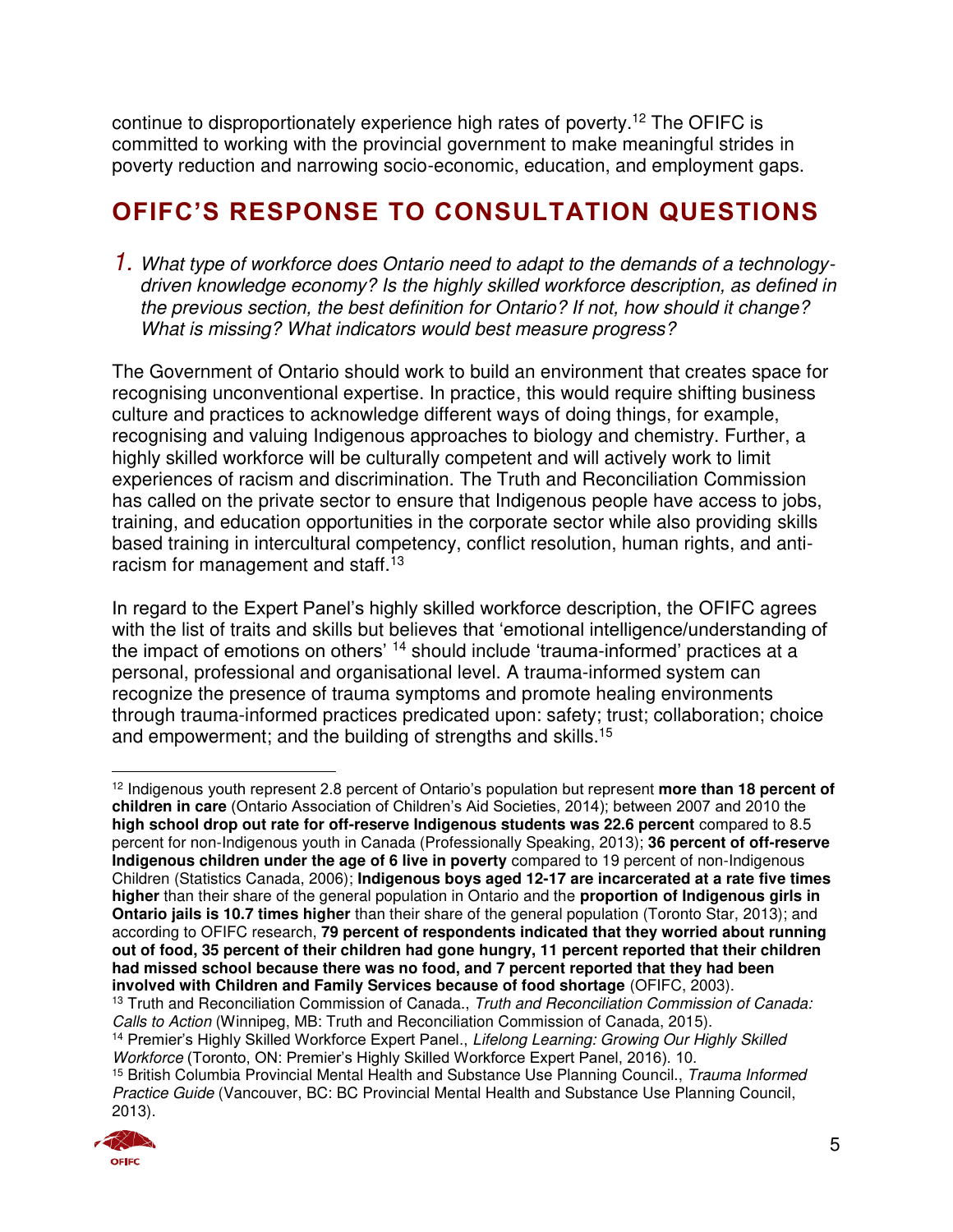In addition, the list of indicators included in the discussion document is a great improvement from the original list that predominately focused on business growth. The OFIFC would also propose the following indicators: degree of social stability; sustained levels of growth; levels of civic engagement; income security; employment security; decreased justice and child welfare involvement; increased education attainment (beginning in grade one); decreased instances of unsupported mental health and addictions; decreased occurrences of family violence; and housing security. Recognising the correlation between poor socio-economic outcomes and attainment gaps in education and employment, these additional indicators are important measures of a highly skilled workforce.

#### *2. What partnerships are needed to support development of a highly skilled workforce?*

A wholistic approach to developing a highly skilled workforce will require extensive partnerships with urban Indigenous not-for-profit organisations, such as the OFIFC, Friendship Centres and the Métis Nation of Ontario (MNO); the federal government; Consolidated Municipal Service Managers (CMSMs); District Social Services Administration Boards (DSSABs); municipalities; and Employment Ontario (EO) service providers. The Expert Panel should work to facilitate partnerships between these community organisations, PSE institutions and the broader non-profit and culture sectors. Partnerships must ensure there is accountability at all levels, especially within local community. This means that partnerships are thoughtful and purposeful endeavours that are mutually beneficial with partners sharing a common goal.

#### *3. How are employers and educational institutions preparing workers and learners for an increasingly digital and technological world?*

At present, workers and learners are poorly trained and ill-prepared to meaningfully engage in the workforce. Too much emphasis is placed on teaching digital and technical skills, while not enough on critical thinking and analysis. Critical thinking and analysis skills enable individuals to use technology effectively and to envision and create new ways to use technology. Learners need to be trained in 'soft' skills, in addition to specific technological skills. Ongoing research by the Higher Education Quality Council of Ontario (HEQCO) has indicated that employers are looking for employees with a skillset that includes "communicating, problem-solving, critical thinking, [and] teamwork".<sup>16</sup> A recent survey has found that the majority of education providers (83 percent) in Canada believe that youth are adequately prepared for the workforce, while only 44 percent of youth and 34 percent of employers believe youth are prepared.<sup>17</sup>

[http://www.thestar.com/yourtoronto/education/2016/02/22/young-grads-need-to-brush-up-on-3-rs](http://www.thestar.com/yourtoronto/education/2016/02/22/young-grads-need-to-brush-up-on-3-rs-employers-say.html)[employers-say.html.](http://www.thestar.com/yourtoronto/education/2016/02/22/young-grads-need-to-brush-up-on-3-rs-employers-say.html)

<sup>17</sup> McKinsey and Company., *Youth in transition: Bridging Canada's path from education to employment* (Toronto, ON: McKinsey and Company, 2015).



 $\overline{a}$ <sup>16</sup> Louise Brown, "Young grads need to brush up on 3 Rs, employers say." *Toronto Star*, February 22, 2016, GTA, online edition. Accessed online: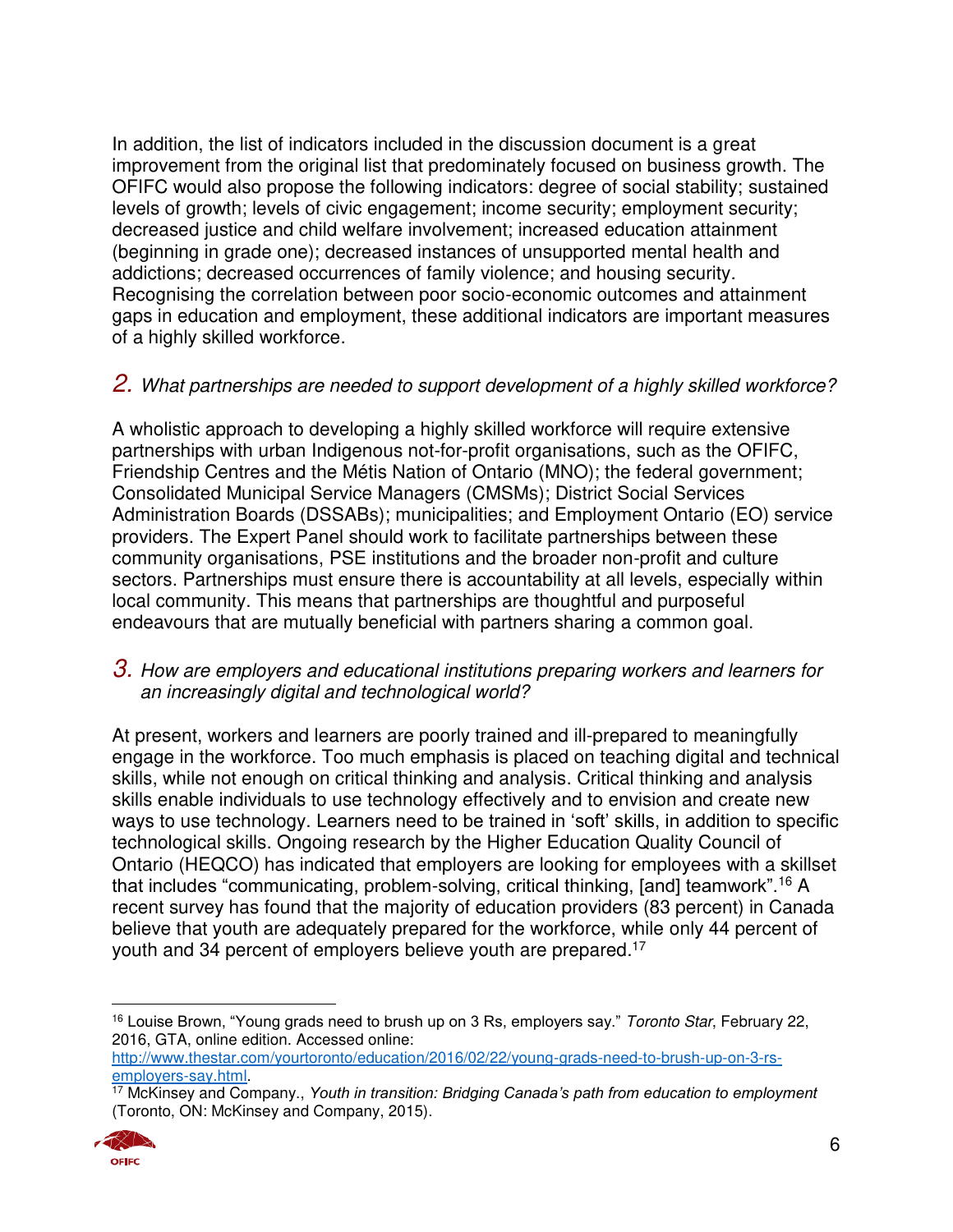The lack of employment readiness is often attributed to insufficient 'soft' skills. In Ontario's current system, 'soft' skills are often developed outside of school through the involvement in extra-curricular activities, sport teams, and other fee-for-service activities. As such it is important to consider learning methods that support the development of teamwork, communication, problem-solving and critical thinking for all students regardless of income levels or location. The cost of such activities, a lack of transportation, racism and discrimination, and the lack of opportunities in small communities limits urban Indigenous families from participating in these valuable activities. While Friendship Centres, and other urban Indigenous not-for-profit community organisations work to provide opportunities for children youth to develop these skills, they are often limited by insufficient funding, narrow program requirements and a lack of needed infrastructure. It is important that learners, PSE institutions, notfor-profit organisations and employers seek better alignment and understanding of labour market requirements and workforce expectations and commit to inclusive ways to develop these skills.

Current federal programming targeting employer involvement in skill development is insufficient in meeting the needs of at-risk individuals, including urban Indigenous people. In 2013, the Government of Canada replaced the Labour Market Agreements (LMA) with the Canada-Ontario Job Fund Agreement. Recognising the lack of employer involvement in training, the primary program offered through this new agreement is the Canada Ontario Job Grant (COJG), an employer-driven program through which employers identify the short-term training needs and the recipients of this training. While both EI eligible and non-EI eligible individuals are eligible for support through the COJG, as an employer-driven program, it will likely favour job-ready individuals and do little to address the systematic racism that urban Indigenous people face in seeking employment or employment preparedness. In addition, even with a job offer, without support for indirect costs, such as transportation and child care, some individuals, particularly single parents and youth will face significant challenges in completing needed training, especially in cases of out-of-town training.

Government programs that increase employer engagement are valuable and needed, however it is concerning that the implementation of the COJG ended the consistent multi-year funding for the most vulnerable people on the education and employment continuum, including urban Indigenous people. In fact, as a result of this shift in programming, by 2017/2018, the majority of transfer-funded labour market programs will be geared to EI-eligible, employment ready clients. It will be important for the Expert Panel to establish an appropriate balance between upskilling the existing workforce, providing training for job-ready individuals, and facilitating extensive training and employment supports for those furthest from entering the workforce.

*4. Ensuring supply meets demand is a tenet of any successful economy. Employers report being unable to find skilled job candidates. Research also suggests that Canadian businesses are investing less than other countries in workplace training. What can employers do to support the knowledge based economy?* 

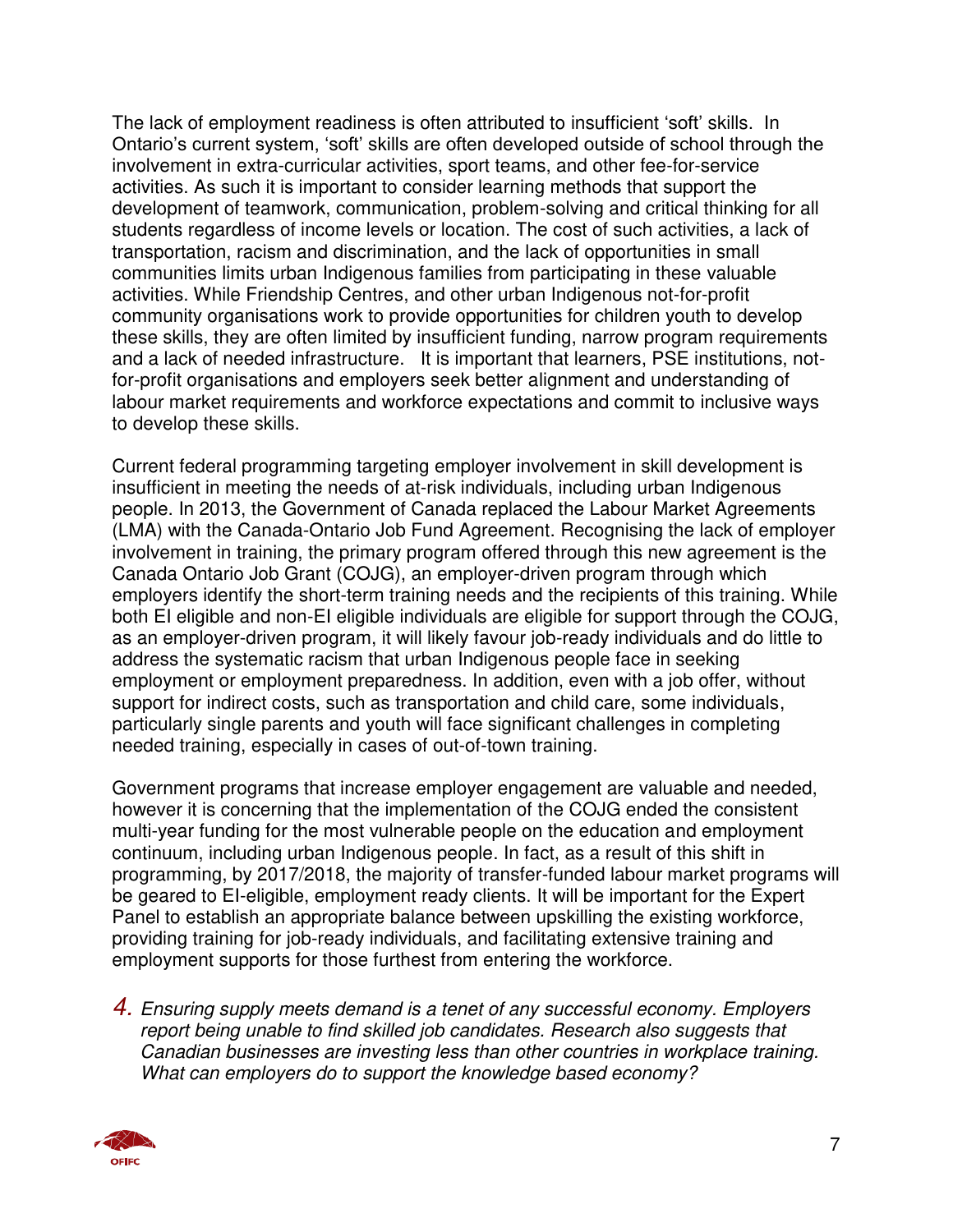Training systems that support learners who are more comfortable in non-conventional settings or who have different learning methods have found success in other jurisdictions. These jurisdictions have extensive apprenticeship training systems that integrate workplace and classroom training on a weekly basis, extensively involve the private sector, and are promoted as a viable option for younger students. This type of work integrated learning would likely better support Indigenous learners, who are often challenged to remain engaged in the conventional learning system for a variety of reasons including financial and family obligations and the daily challenges of poverty including a lack of transportation, food and housing insecurities. These types of inclusive, work integrated learning systems contrast against Ontario's fractured apprenticeship and PSE systems that are disconnected from labour market needs and elementary and secondary school systems.

As indicated above, the lack of employer involvement in training is a significant barrier to skills training in Ontario. When considering ways in which employers can support the creation of a highly skilled workforce, it is important to consider the high rates of racism and discrimination that is experienced by Indigenous people in education and employment. According to the Urban Aboriginal Task Force, 24 percent of respondents reported experiencing racism in schools and 21 percent in the workplace.<sup>18</sup> According to a graduate survey completed by Indspire, 84 percent of respondents indicated that they serve the Indigenous population in their post-graduation employment. Motivation for this work varied and included a desire to support fellow Indigenous people by addressing systemic barriers such as racism and discrimination in mainstream institutions or were influenced to pursue careers to which they were most exposed like, for example, education.<sup>19</sup> While not explicitly stated in the Indspire survey, Indigenous graduates are likely also influenced to join Indigenous-led organisations based on perceptions of workplace environments – seeking an environment of inclusiveness and a sense of belonging rather than workplace environments that continually challenge their cultural identity where experiences of continued racism and discrimination are ongoing. As such, it is important that mainstream employers consider the cultural competency of their workplace and take concrete steps to creating inclusive and non-discriminatory environments.

While these systematic changes will have substantial benefits for all learners and jobseekers, including Indigenous people, the OFIFC believes that it is important to broaden the focus on demand-supply requirements to include and prioritise community needs. This means recognising and understanding the demographic realities in Ontario: the opportunities of a young and growing urban Indigenous population coupled with the projected shortfall of needed workers in Ontario, and applying this knowledge in a way that is cognizant of community needs. As early as 2004, Indigenous youth have been

<sup>19</sup> Indspire, *Creating Positive Outcomes: Graduation and Employment Rates of Indspire's Financial Award Recipients* (Ohsweken, ON: Indspire, 2015).



 $\overline{a}$ 

<sup>18</sup> OFIFC, OMAA and ONWA., *Urban Aboriginal Task Force (UATF) Final Report* (Toronto, ON: OFIFC, OMAA, and ONWA, 2007).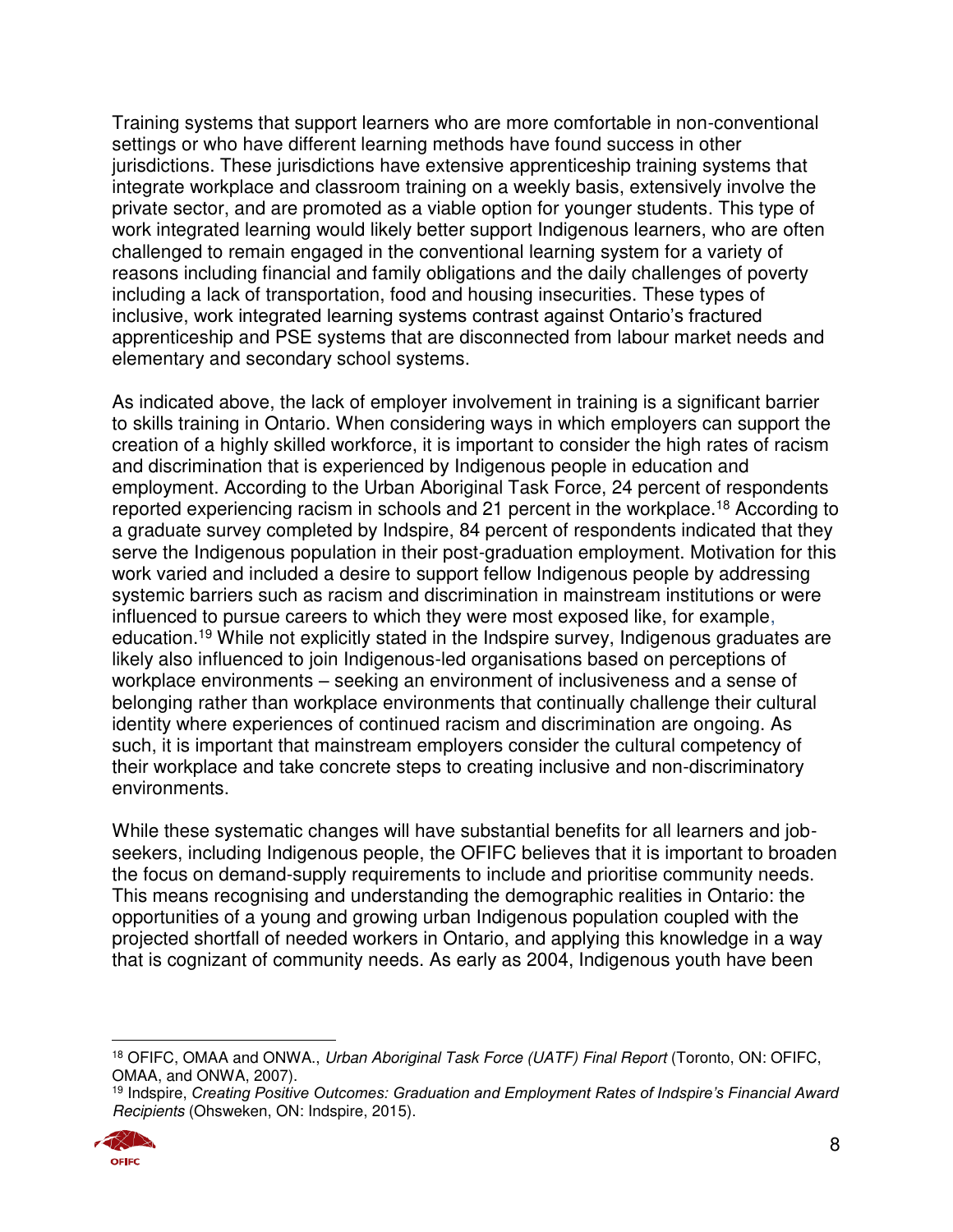referred to, and continue to be referred to, as an investment in economic growth.<sup>20</sup> While accurate, it is important that it is consciously recognised that Indigenous youth are not simply tools to fill sector vacancies, but individuals with their own career aspirations and hopes for the future. It is important that Ontario's education and training system (from early childhood through to post-secondary and work-placed learning) supports and nurtures individual aspirations and career goals. The OFIFC believes that as the education and training system, along with individual employers, become more culturally competent and responsive to the needs and competencies of Indigenous youth, Indigenous youth will become increasingly better prepared to meet the needs of Ontario's labour market. Further, it is also imperative that opportunities are created for urban Indigenous youth to discover their own career aspirations through fostering imagination, creativity, and knowledge of individual strengths and various means of interacting with Ontario's labour market.

#### *5. What existing policies, programs or initiatives to create a highly skilled workforce can be scaled up or broadened to reach more people?*

The OFIFC's response to question five focuses on ways in which current policies, programs and initiatives can be used to narrow socio-economic, education and employment gaps between Indigenous and non-Indigenous people.

#### Broadening Primary and Secondary School Education

An increasing emphasis is being placed on "higher order skills" internationally within both the public and private sectors;<sup>21</sup> and the need to broaden the teaching focus from the traditional 'reading, writing and arithmetic' to developing socio-emotional skills, critical problem solving skills, creativity and innovation, citizenship skills and developing a general sense of well-being. The current measurements of student success (EQAO and graduation rates) must also evolve to recognise the linkages between educational attainment and socio-economic conditions and represent the development goals of urban Indigenous communities. Measurements of success should include: increased knowledge of Indigenous cultures, food security, access to healthy and traditional foods, access to mental health supports, positive student self-identity and that students see themselves positively reflected in their formal education experience and environment, etc. The OFIFC believes that Ontario's public schools should be better supporting the development of wholistic, community-focused, lifelong Indigenous learners that are centred physically, mentally, emotionally and spiritually.

Evidence shows that arts education fosters student engagement and achievement, teaches students to express themselves, work in a team, to take risks and learn about various cultures. Arts education is often utilized by teachers to make learning the

<sup>21</sup> People for Education., *Broader Measures of Success: Measuring What Matters in Education* (Toronto: People for Education, 2013).



 $\overline{a}$ 

<sup>20</sup> Michael Mendelson, *Aboriginal People in Canada's Labour Market: Work and Unemployment, Today and Tomorrow* (Ottawa, ON: Caledon Institute for Social Policy, 2004).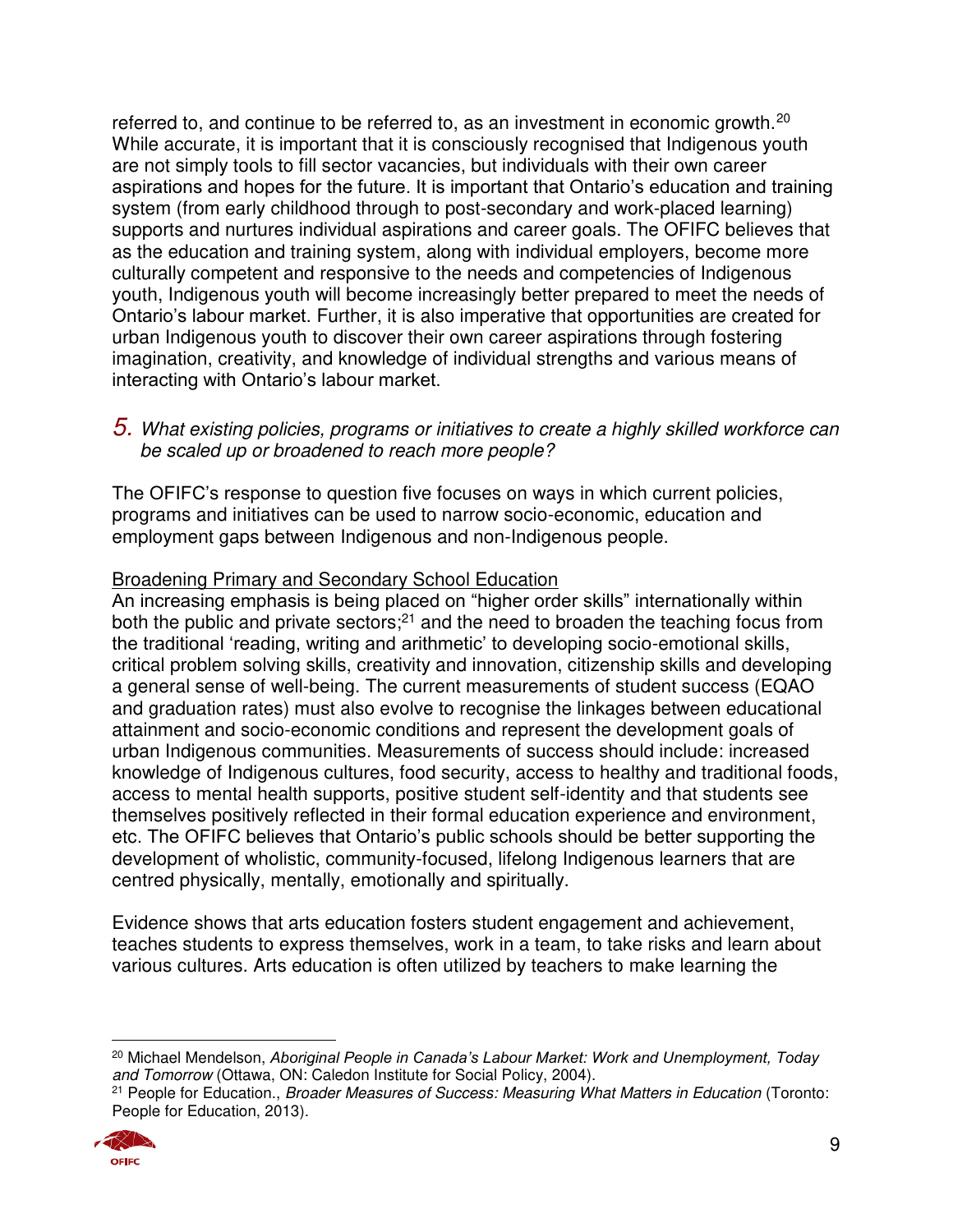curriculum more engaging and culturally appropriate for Indigenous students. <sup>22</sup> Arts provides a space for Indigenous student to negotiate their identities, critically reflect on their place in the world, harness the resiliency of their culture, and foster creativity and imagination. While, Ontario has a compulsory curriculum for visual arts, drama, dance and music, only a minority of schools have specialist teachers.<sup>23</sup> The inequitable access to qualified arts teachers should also be addressed. For example, in 2013, 62% of elementary schools in the GTA had music teachers compared to 26% in northern Ontario and 32% in eastern Ontario. Other factors affecting access to arts-enriched learning include family income, school fundraising revenues, and school size.<sup>24</sup> Furthermore, the provincial curriculum is not culturally appropriate and fails to capture the spiritual dimension of Indigenous art and its foundation in Indigenous relations in the world.

Recognising that teamwork, creativity, and communication skills are often cited by employers as essential skills for employees, the Government of Ontario should consider ways in which to increase funding to the arts and ensure there is equitable access for all students across the province. Improving the provincial arts curriculum and ensuring accessibility to arts education Ontario's public schools and improving the arts curriculum are important steps to retaining Indigenous students, fostering positive self-identity, improving the cultural competency of Ontarians and developing key skills that Indigenous students need to be productive members of their community.

As well, the Government of Ontario should consider increasing access to life skills training in primary and secondary schools through revamped home economics courses. These courses can support increased levels of self-sufficiency by teaching skills in food and nutrition, financial literacy, and budgeting. These are skills that all students should have access to, and primary and secondary schools are well-positioned to equip students with basic life skills that are required to achieve self-sufficiency throughout life. This is particularly relevant for Indigenous students, who often experience higher rates of poverty and child welfare involvement. As a result, Indigenous youth may not have other opportunities outside of school to gain these important and valuable skills.

Further, students are often unaware of admission requirements to post-secondary programs, the skills or education required for different career paths, and can be highly influenced by parents, teachers and guidance counsellors. This is further exacerbated for Indigenous students as a result of streaming practices used by primary and secondary school systems throughout Ontario. In fact, in some schools with high percentages of applied students, these students were 3.7 times more likely to be Indigenous.<sup>25</sup> This outdated practice limits urban Indigenous students from future employment opportunities, recognising the requirements of academic level Math and/or

<sup>25</sup> People for Education, *The Trouble with Course Choices in Ontario High Schools* (Toronto, ON: People for Education, 2013).



 $\overline{a}$ <sup>22</sup> Shauna Bruno, The Royal Conservatory, Learning Through the Arts Youth Empowerment Program in the Wood Buffalo Region - In-class Program with the Fort McMurray Catholic School District (Ohsweken, ON: Indspire, 2014).

<sup>23</sup> People for Education., *The Arts in Ontario Schools* (Toronto, ON: People for Education, 2013).

<sup>24</sup> People for Education., *The Arts in Ontario Schools* (Toronto, ON: People for Education, 2013).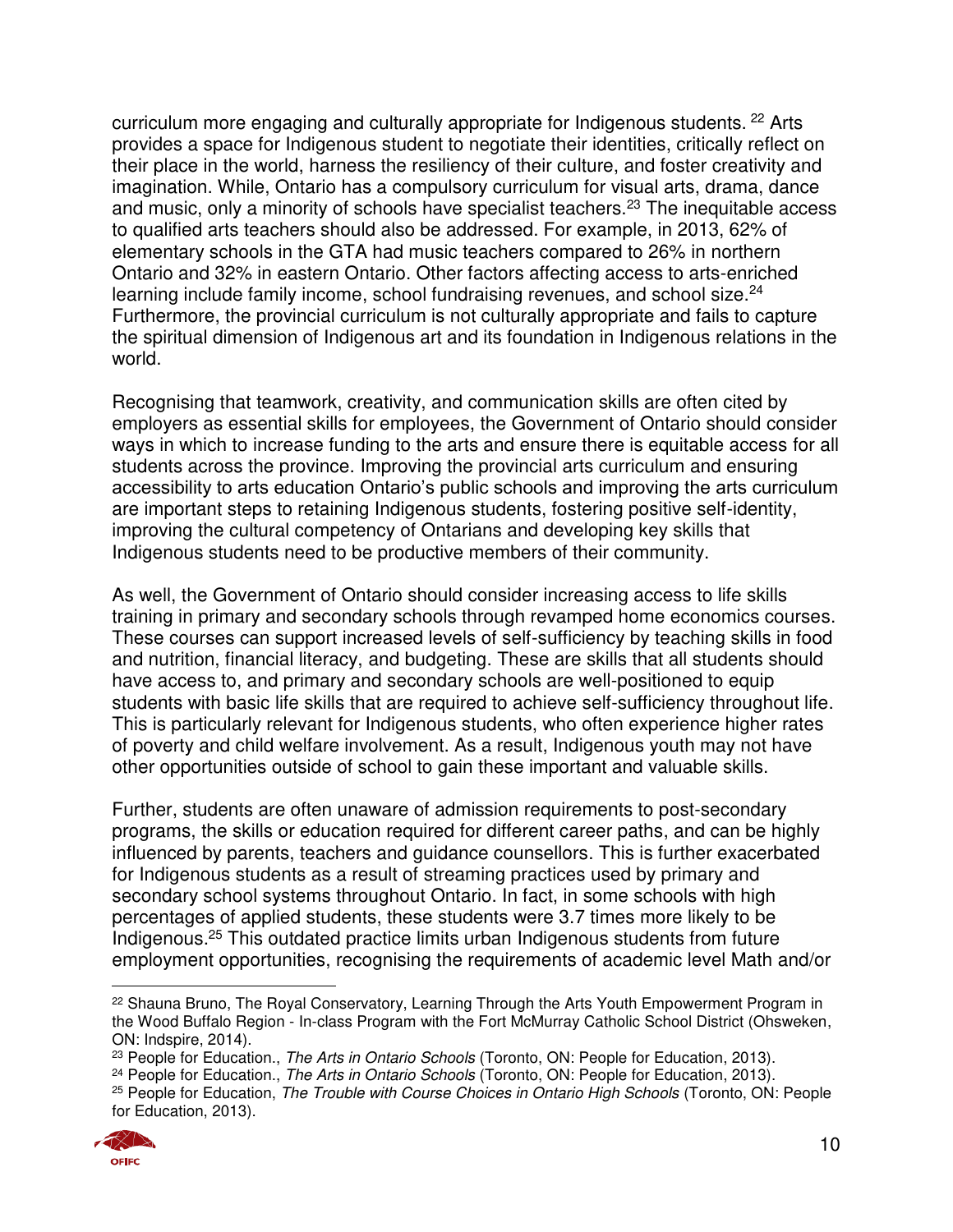English courses for many university, college and trades programs. Considering the lasting impacts streaming can have on urban Indigenous students, it is critical for the MTCU, Ministry of Education (EDU), District School Boards to engage with local and provincial urban Indigenous organisations with the goal of ending this outdated practice. Should Indigenous students continue to be overrepresented in applied level high school courses, the development of a highly skilled workforce will be stalled, and the need for responsive intervention services later in life, such as social services and Employment Ontario's (EO) programs will rise significantly with this growing population.

#### Expanding the Alternative Secondary School Program

In order to address socio-economic gaps and education and employment attainment, work must be done to better support urban Indigenous high school students. According to the most recent data on Grade 10 credit accumulation, 45 percent of Indigenous students are on track to graduate compared to 74 percent of non-Indigenous students.<sup>26</sup> Additional resources should be re-allocated by the EDU towards supporting and expanding the Alternative Secondary Schools Program (ASSP) in Friendship Centre communities in Ontario.

In 2014-15, the ASSP granted 1137 credits and graduated 101 students, nearly half of whom are now attending a post-secondary institution. The ASSP works to address systemic barriers to Indigenous student achievement and low-income students in a variety of ways and contributes significantly to poverty reduction. ASSPs aim to meet the transportation, food, and other basic needs of their students mediating some of the challenges that poverty has on daily learning for many Indigenous students. Increasing investment to ASSPs and expanding ASSPs to all Friendship Centres that demonstrate both the need and the capacity will no doubt play a significant role in preparing urban Indigenous youth to become part of the highly skilled workforce.

In order to further improve the ASSP's delivery of quality education programming for urban Indigenous communities, it is vital that teachers and administrative staff have the appropriate skills and knowledge of urban Indigenous health and mental health issues. There is a need for additional specialised staff in certain schools with high proportions of Individual Education Plan (IEP) students given the added support that IEP students require. Additionally, more work is required to ensure that students with developmental disabilities are assessed early and that transition planning from early years to kindergarten reflects mental health assessments, is accountable to Indigenous community members and parents/caregivers, and is informed by culturally appropriate practices in child care and early learning.

#### Envisioning a Responsive PSE Sector<sup>27</sup>

While recent announcements by the Government of Ontario will relieve some significant financial barriers for PSE students, barriers remain for current and prospective post-

<sup>&</sup>lt;sup>27</sup> More detailed recommendations for improving the PSE sector can be found in the Appendix which was previously submitted to the Expert Panel in a response to question 5.



 $\overline{a}$ <sup>26</sup> Office of the Auditor General of Ontario, Education of Aboriginal Students: Follow up to VFM Section 3.05, 2012 Report (Toronto: Office of the Auditor General of Ontario, 2014).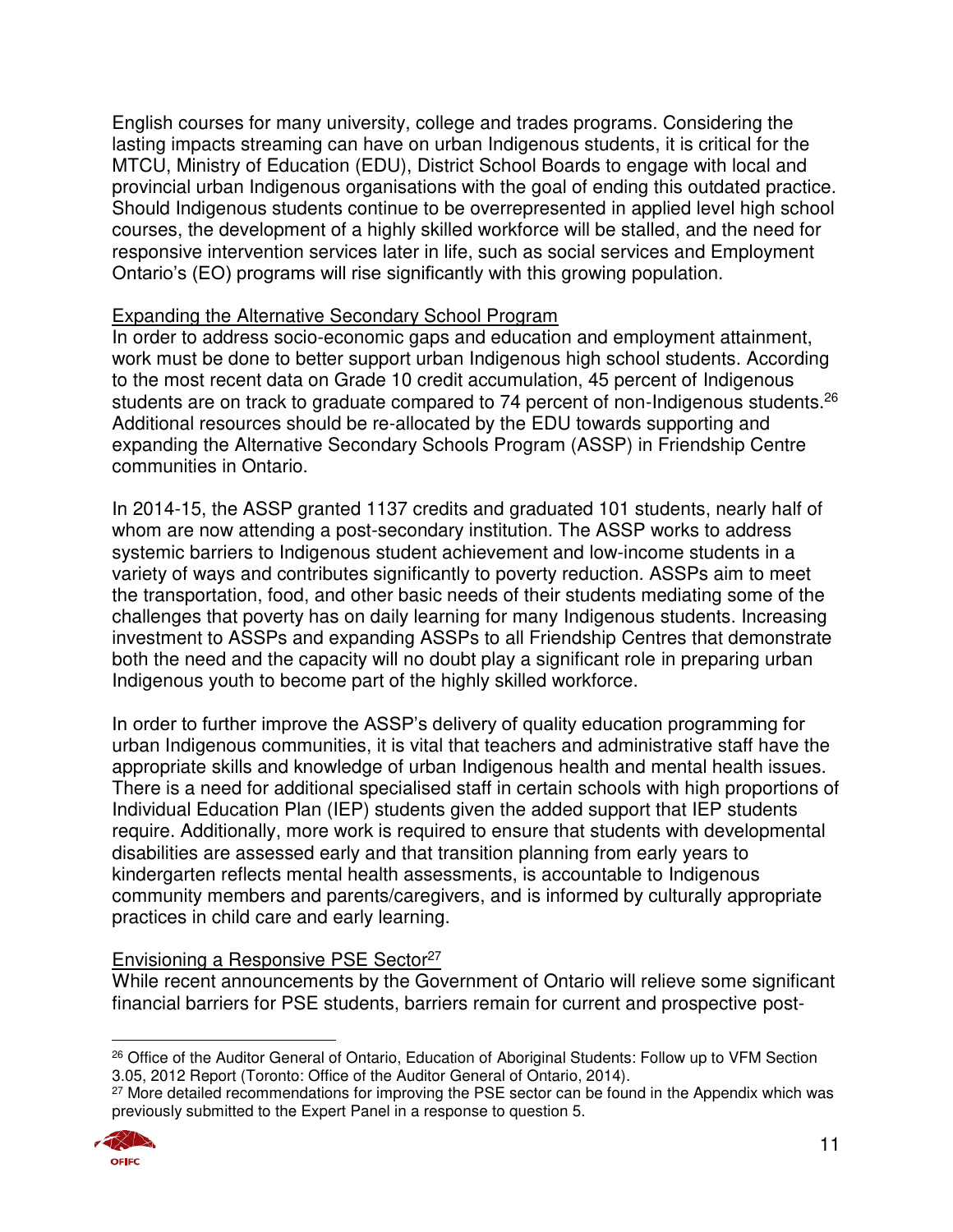secondary students. Specifically, the provincial government, PSE institutions and urban Indigenous organisations must work together to ensure the PSE system is responsive to the needs of Indigenous students and communities.

The Government of Ontario should ensure that a re-engagement strategy is created and implemented by the MTCU to engage with the urban Indigenous community at all stages of the lifecycle to encourage PSE as a viable option for community members. Many Indigenous students will leave school due to a variety of socio-economic circumstances, including financial concerns and commitments, housing instability, care for family members and involvement with the justice system. Urban Indigenous youth and mature students require specific and often multiple supports to make the transition back to school. Further, the MTCU should also facilitate meaningful engagement between OFIFC, member Friendship Centres and postsecondary institutions. This can be most effectively achieved via provincial and institution Aboriginal Education Councils (AECs) and requiring that they have urban Indigenous community representation, in order to adequately maintain accountability to the urban Indigenous communities in which they are located.

Provincial dialogue should also begin on the employment and training needs of urban Indigenous people through the development of a provincial strategy to better coordinate related services. Specifically, a provincial strategy should call for coordination between the federally funded Aboriginal Skills and Employment Strategy (ASETS) employment and training program at Friendship Centres and the Aboriginal Post Secondary Education and Training Policy Framework (APSET).

#### Major reforms to Provincial Employment and Training Services<sup>28</sup>

Employment and training supports offered by the provincial government are often failing to meet the needs of urban Indigenous people who have become disengaged from the education and training system. Urban Indigenous people are accessing EO programming and services at disproportionately low numbers. In correspondence with the OFIFC, MTCU has stated that EO's Employment Services are meeting the needs of Indigenous clients as a result of the total number of Indigenous people accessing these programs (3 percent) exceeding the percentage of Indigenous people in the province (2.4 percent). Considering the number of Indigenous people living off-reserve and the fact that Indigenous people experience much higher unemployment rates, the relative success of status quo EO programs should be more critically examined by the Expert Panel. Further, it is critical that meaningful engagement is sought by the MTCU with provincial urban Indigenous organisations throughout the provincial Employment and Training Services Integration (ETSI) process.

To support the creation of a highly skilled workforce, the provincial government must coordinate employment supports with Friendship Centre services. In fact, the Provincial-Municipal Fiscal and Service Delivery Review highlights the low levels of integration among Ontario Works, Ontario Disability Support Program (ODSP), EO, and other

<sup>&</sup>lt;sup>28</sup> More detailed recommendations for improving provincial employment and training services can be found in the Appendix which was previously submitted to the Expert Panel in a response to question 5.



 $\overline{a}$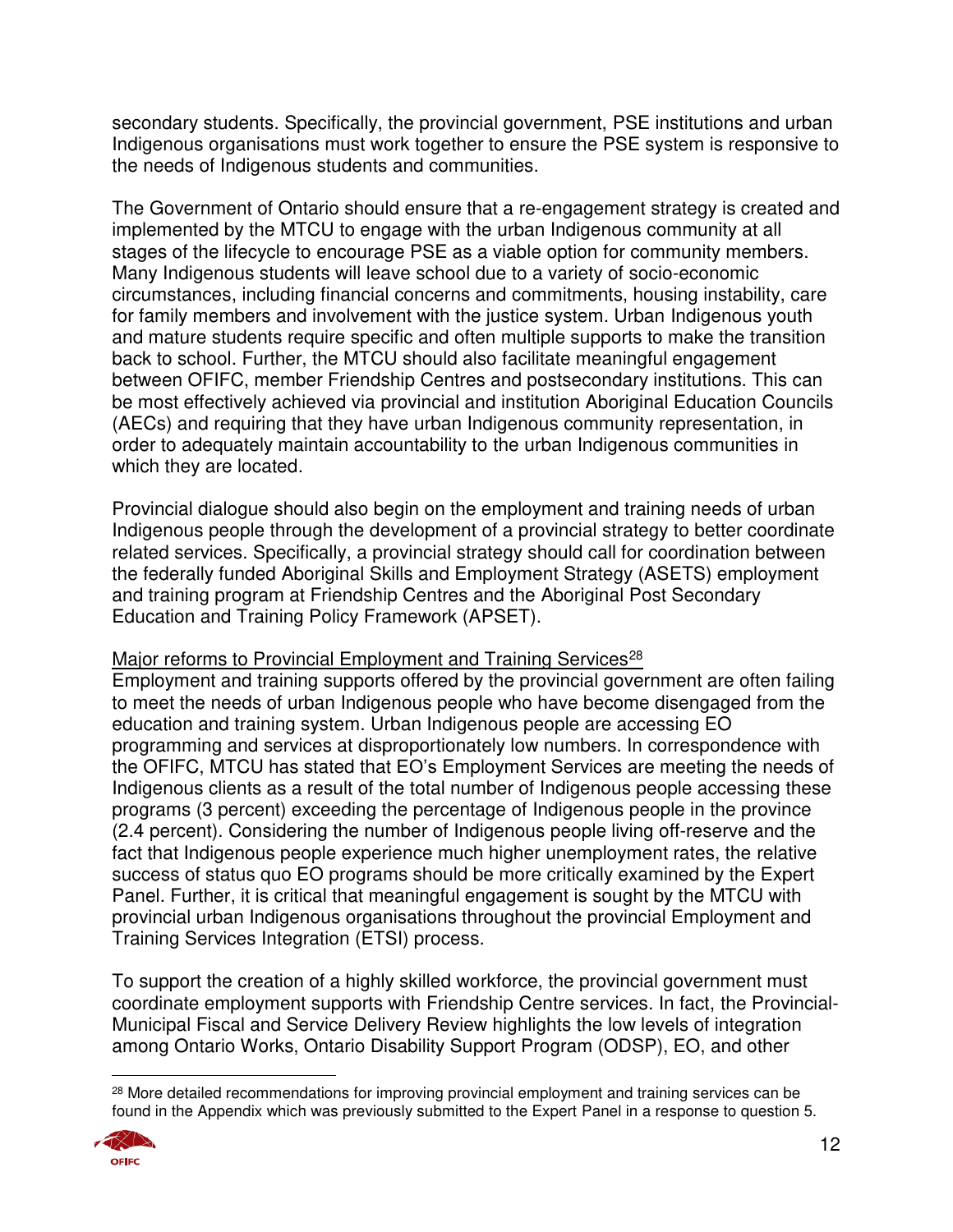employment support programs, namely ASETS.<sup>29</sup> As community hubs for urban Indigenous people, Friendship Centres are in a unique position to provide culturally appropriate Ontario Works, ODSP, and EO employment supports in conjunction with Apatisiwin (ASETS employment and training program). In order for Ontario to leverage the work of Friendship Centres and to effectively deliver these services in combination with Apatisiwin it will be necessary to address the infrastructure and capacity of individual centres.

Additionally, the OFIFC welcomes the recent announcement by the Government of Ontario for mandatory cultural competency training for all public servants. The province must ensure that this includes all frontline service deliverers from all government-funded employment programs, including non-government service delivery agencies. Culturally competent services require that not only frontline workers are competent but that the space where services are provided is also culturally competent, welcoming and safe. For example, in some Ontario Works offices, caseworkers remain physically separated from clients by partitioned glass. Ontario Works offices should be safe spaces for clients to bring children without fearing for their safety. Culturally competent employment and training services, combined with tangential supports, will support an increased number of urban Indigenous people to transition along the education to employment continuum.

#### Building on Local Responses

Urban Indigenous community based not-for-profit organisations are, and should be recognised as, the leaders in creating local strategies to meet community needs. Community based responses are well-positioned to deliver culturally competent employment and training services. For example:

- In Sioux Lookout, the Nishnawbe-Gamik Friendship Centre has worked with the local justice system to create opportunities for Indigenous people facing a sentence involving community service to be able to attend employment preparation programming, volunteer opportunities, and receive supportive services at the Friendship Centre as fulfillment of sentence requirements.
- In Midland, the Georgian Bay Native Friendship Centre partnered with the Simcoe Country District School Board to help provide training opportunities for those interested in obtaining their Personal Support Worker (PSW) Certificate through a 6 month fast track accredited program and placement. The partnership responds to a high demand for PSW's in the community and leads directly to employment. Most students have been hired directly by their placement organization while others are offered additional job search support by the Friendship Centre's Apatisiwin program.
- In Cochrane, the Ininew Friendship Centre has partnered with the Cochrane District Social Services Administration Board to provide EO Employment Services in the Friendship Centre with the understanding that place-based service delivery can increase trust between service delivery agencies and clients, while offering existing services in a culturally-safe space.

 $\overline{a}$ <sup>29</sup> Ministry of Municipal Affairs and Housing., *Provincial-Municipal Fiscal and Service Delivery Review* (Toronto, ON: Ministry of Municipal Affairs and Housing, 2008).

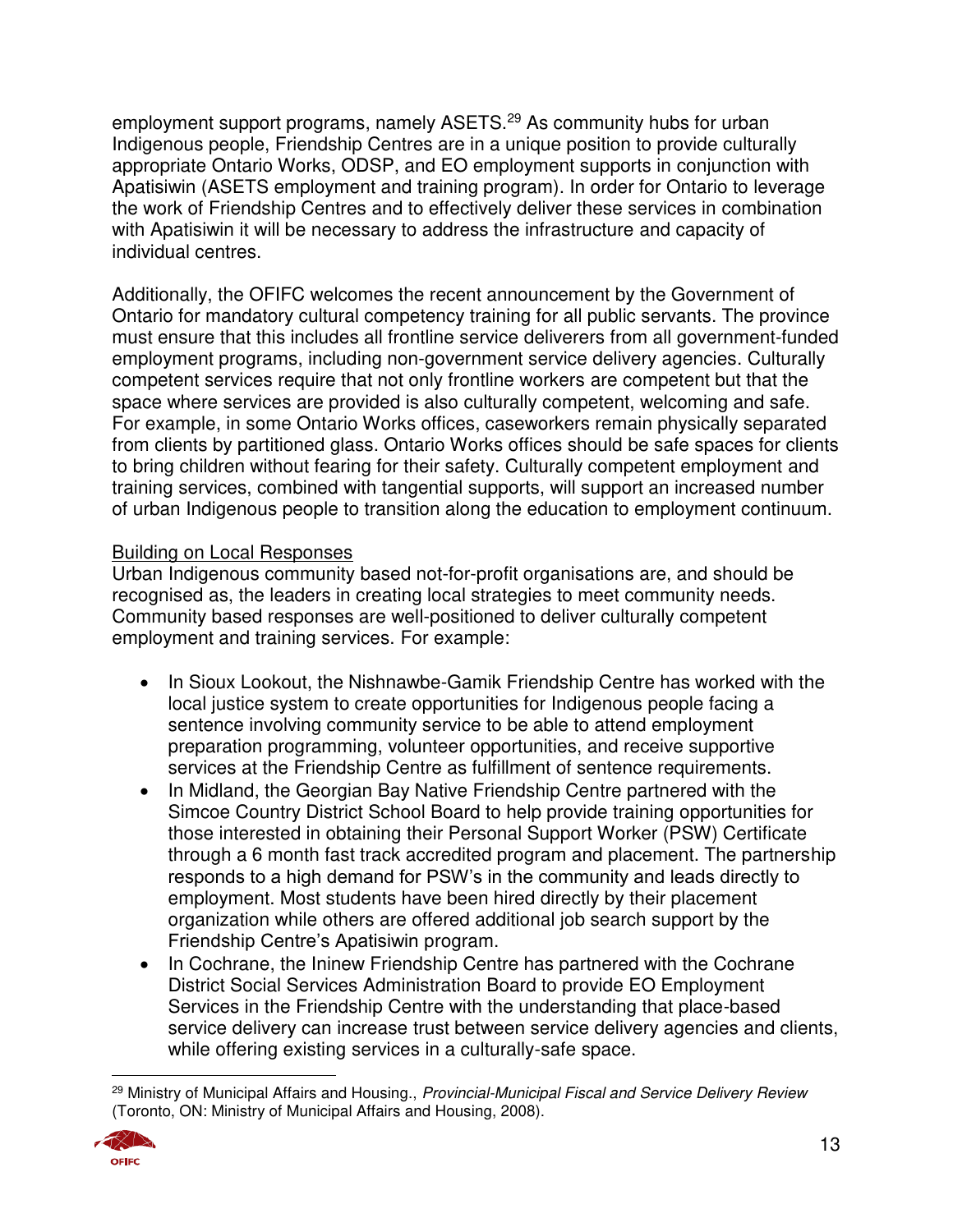Expanding community based responses should be considered a key component of the Highly Skilled Workforce Strategy. However, this cannot be accomplished without meaningful support from the provincial government, ensuring that Friendship Centres are adequately resourced to navigate and build critical local partnerships. For example, the MTCU should consider amending funding criteria or creating new funding for urban Indigenous partnerships to provide directives and incentives for EO Employment Services to coordinate with Friendship Centres.

#### Increased Connectivity

Regardless of changes to the education, training and employment systems, a strategy to develop a highly skilled workforce will be stalled unless infrastructure is in place that allows for equitable access these systems and services. This will require substantial investments in public transportation infrastructure that supports urban Indigenous people's participation in the economy and makes it worth being highly skilled outside of major centres such as Toronto or Ottawa. In many Friendship Centre communities, public transportation is not available locally or within the region. In communities where public transit is available, the high cost of ridership challenges, and often prevents multibarriered community members from accessing available transportation. Without increased investments in public transportation infrastructure, multi-barriered urban Indigenous people will continue to be hard-pressed to access needed education and training supports and obtain and maintain employment. Recognising the growing need for a mobile workforce, it is important that adequate public transportation infrastructure is in place throughout Ontario and is not limited to large urban centres.

In addition to a lack of public transportation infrastructure, the development of a highly skilled workforce is challenged by the lack of reliable community not-for-profit infrastructure. Often times, not-for-profit organisations, including Friendship Centres are relied upon to deliver critical pre-employment programs, youth programs and other essential supports required to address socio-economic, education and employment gaps facing urban Indigenous children and youth.

Research shows that the majority of urban Indigenous people prefer to obtain services from Indigenous organisations over mainstream agencies based on culturally-relevant program models and a perceived higher accountability to Indigenous communities. Without reliable community-based infrastructure the critical work done by Friendship Centres and other urban Indigenous not-for-profit organisations may be jeopardised, certainly will not be optimised, and at the very least will be challenged to meet the needs of the growing urban Indigenous population. While the number of urban Indigenous organisations and services has grown significantly over the past 30 years, a lack of needed infrastructure and core funding has created challenges in the maintenance of Indigenous organisations.<sup>30</sup> Currently, the provincial government does

 $\overline{a}$ <sup>30</sup> OFIFC, OMAA, ONWA, *Urban Aboriginal Task Force: Final Report* (Toronto, ON: Ontario Federation of Indigenous Friendship Centres, Ontario Métis Aboriginal Association, Ontario Native Women's Association, 2007.

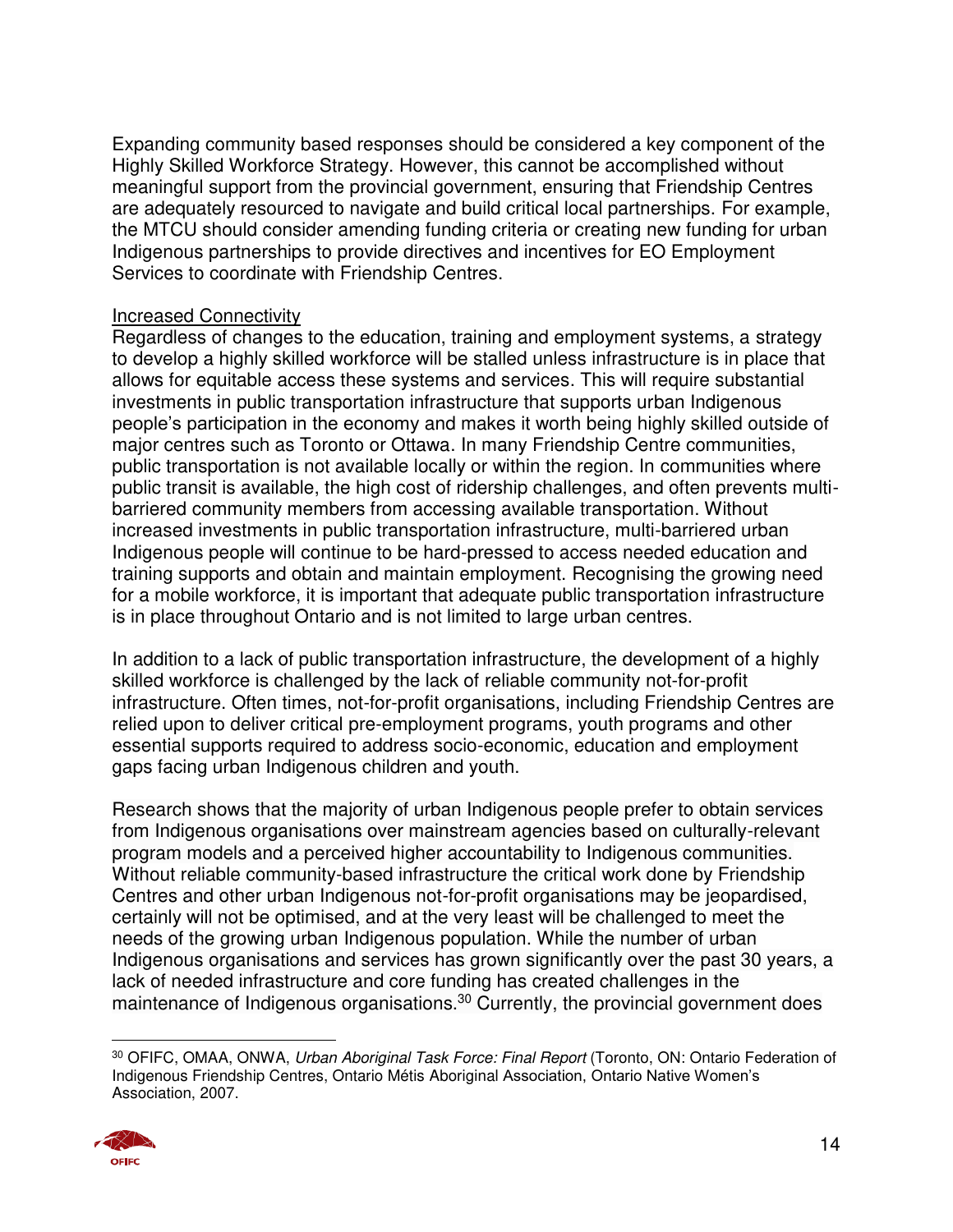not provide any infrastructure funding, core funding or capacity support to Friendship Centres. Nevertheless, Friendship Centres continue to deliver multiple provincial programs with limited support for administration and compounding issues of poor and inadequate infrastructure.

Until broad infrastructure challenges are met, including transportation and investments in community organisations, the province will be challenged to create a highly skilled workforce that is inclusive of, and accessible by, all Ontarians, especially urban Indigenous people. The OFIFC believes that it is important that the Expert Panel also consider intersections between its work and the work of various provincial initiatives such as: the Poverty Reduction Strategy, the Long-Term Affordable Housing Strategy, the introduction of the *Child Care and Early Years Act*, Moving Ontario Forward, the Northern Ontario Multimodal Transportation Strategy, the *Aboriginal Child and Family Services Act*, the Minister's Advisory Council on First Nations, Métis, and Inuit Education, the Urban Aboriginal and Off-Reserve Policy Engagement Table, the Community Hubs Secretariat, social assistance reforms, and the ETSI initiative.

# **RECOMMENDATIONS**

It is recommended that:

- The Highly Skilled Workforce Strategy recognise, and call for strategies to close the socio-economic, education and employment attainment gaps that exist between Indigenous and non-Indigenous Ontarians;
- The Highly Skilled Workforce Strategy establishes an appropriate balance between upskilling the existing workforce, providing training for job-ready individuals, and facilitating extensive training and employment supports for those furthest from entering the workforce;
- Partnerships are sought with urban Indigenous not-for-profit organisations, DSSABs, CMSMs, and other organisations while ensuring there is accountability at all levels, especially at the community level;
- The Expert Panel look to expand government funded community based responses to labour market challenges, with a focus on increasing engagement of urban Indigenous people; and
- The Expert Panel call for provincial investment in community infrastructure required to support a highly skilled workforce that is inclusive of all Ontarians, especially urban Indigenous people.

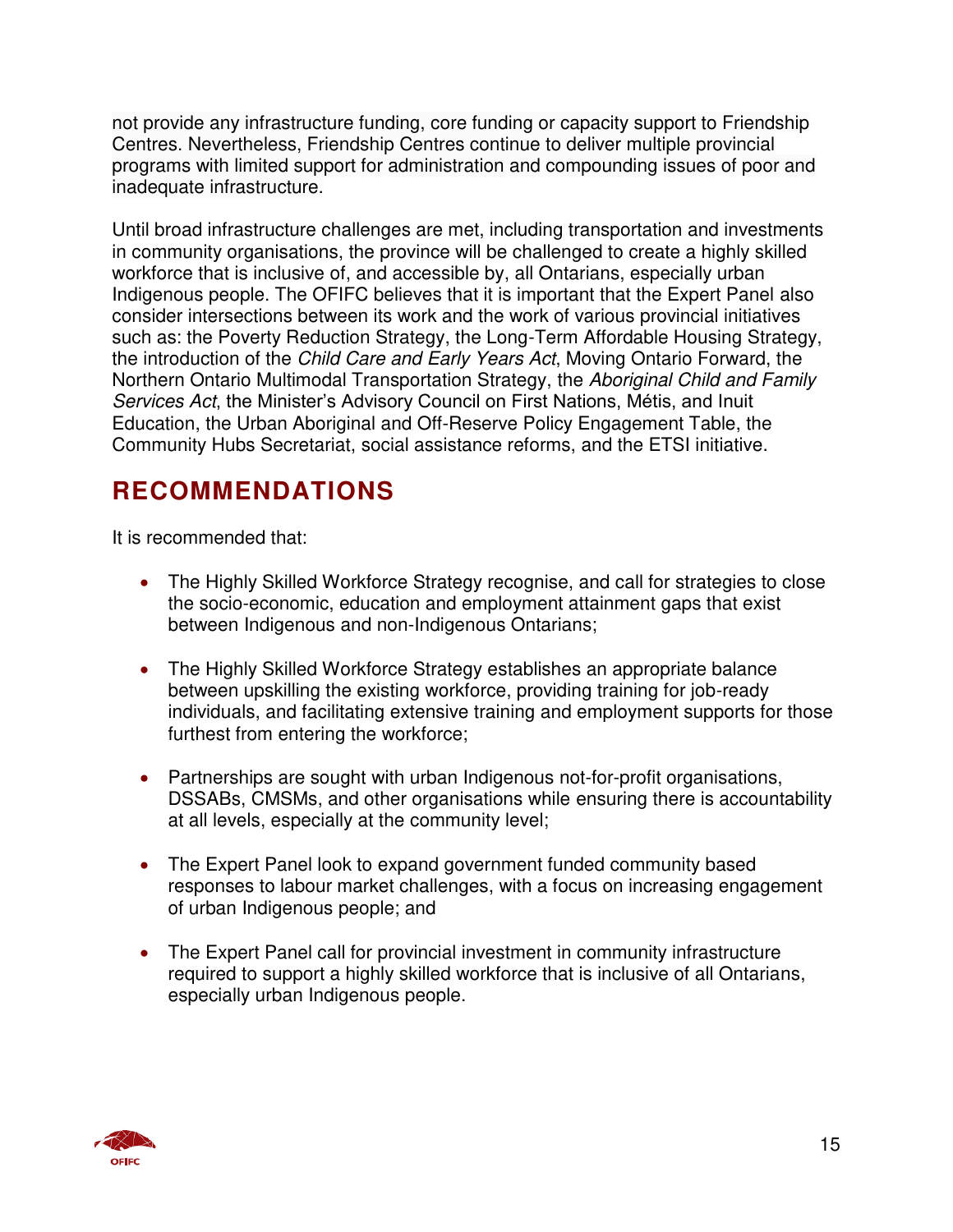# **CONCLUSION**

The growing demographic of urban Indigenous people in Ontario, particularly children and youth, will remain challenged to join a highly skilled workforce when they continue to disproportionately experience higher rates of poverty. As such, it is imperative that the Highly Skilled Workforce Strategy include specific strategies to close socioeconomic gaps between Indigenous and non-Indigenous people in Ontario, while also looking to improve the often-times broken provincial employment and training support system.

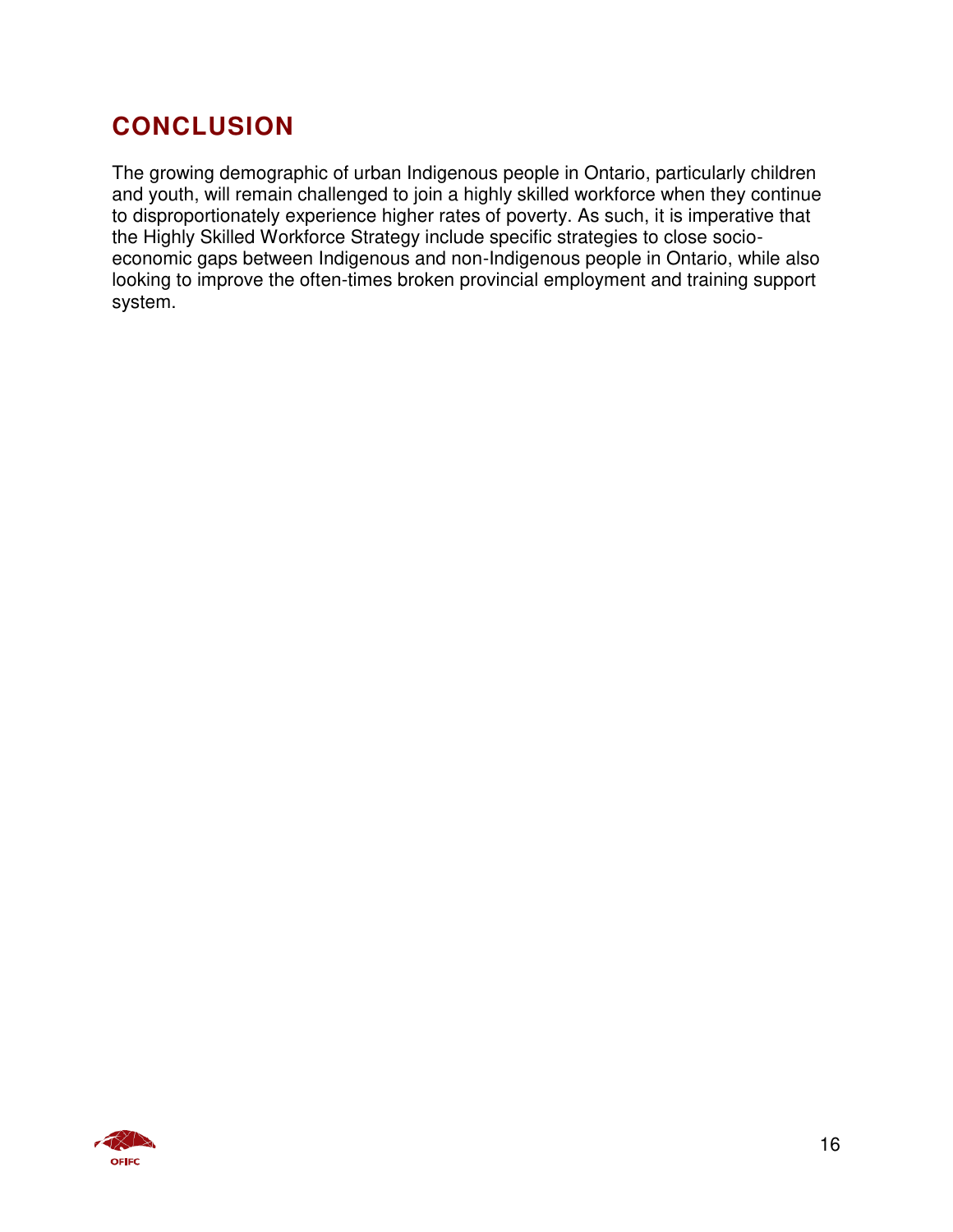### **APPENDIX**

#### **Ontario Federation of Indigenous Friendship Centres Response to Premier's Highly Skilled Workforce Expert Panel Key Engagement Question 5**

#### **Question 5: What existing policies, programs or initiatives to create a highly skilled workforce can be scaled up or broadened to reach more people?**

The need for more, and better, provincial employment supports for urban Indigenous people is evident considering that 84.1 percent of Indigenous people in Ontario live offreserve,<sup>31</sup> and that the Indigenous population in Ontario is growing at nearly double the rate of the non-Indigenous population (1.8 percent versus 1 percent) while over 50 percent of Ontario's Indigenous population is under the age of 27.<sup>32</sup> Labour market trends indicate that Ontario will be facing a labour and skills shortage, in large part due to an aging population.<sup>33</sup> Meanwhile, the urban Indigenous population is growing exponentially, with over 100,000 Indigenous youth estimated to be aging into the labour market by 2026.<sup>34</sup>

However, current labour market outcomes for urban Indigenous people are well-below those of non-Indigenous people. In 2012, the unemployment rate of off-reserve Indigenous youth in Ontario was 23.5 percent compared to 16.8 percent for non-Indigenous youth, while the unemployment rate for off-reserve Indigenous people, aged 35-54 was 9.2 percent compared to 6.3 percent for non-Indigenous people.<sup>35</sup> Clearly, the employment-support programs and services delivered by the provincial government are not meeting the needs of urban Indigenous people. Programs and services need to be more efficiently and rationally operated to increase the impact and effectiveness of transitioning urban Indigenous people into meaningful, long-term employment and secure sustainable income.

Acknowledging the growing demographic of urban Indigenous people in Ontario, particularly children and youth, and their potential to meet the needs of a highly skilled workforce, it is critical that strategies are created to close socio-economic gaps that have contributed to lower education, training and employment outcomes. In particular, urban Indigenous youth will remain challenged to join a highly skilled workforce when they continue to disproportionately experience higher rates of poverty. For example:

<sup>32</sup> Jeanette Steffler, "Aboriginal Peoples: A Young Population for Years to Come," Hope or Heartbreak: Aboriginal youth and Canada's future. Horizons: Policy Research Initiative, 10(1) (2008): 14. <sup>33</sup> Rick Miner., *People Without Jobs – Jobs Without People: Ontario's Labour Market Future* (Toronto,

ON: Miner Management Consultants, 2010).

*Annual Plan* (Toronto, ON: Ministry of Training, Colleges and Universities, 2013).



 $\overline{a}$ <sup>31</sup> Statistics Canada., *National Household Survey* (Ottawa, ON: Statistics Canada, 2011).

<sup>34</sup> Jeanette Steffler, "Aboriginal Peoples: A Young Population for Years to Come," Hope or Heartbreak: Aboriginal youth and Canada's future. Horizons: Policy Research Initiative, 10(1) (2008): 14. <sup>35</sup> Ministry of Training, Colleges, and Universities., *Canada-Ontario Labour Market Agreement, 2013-14*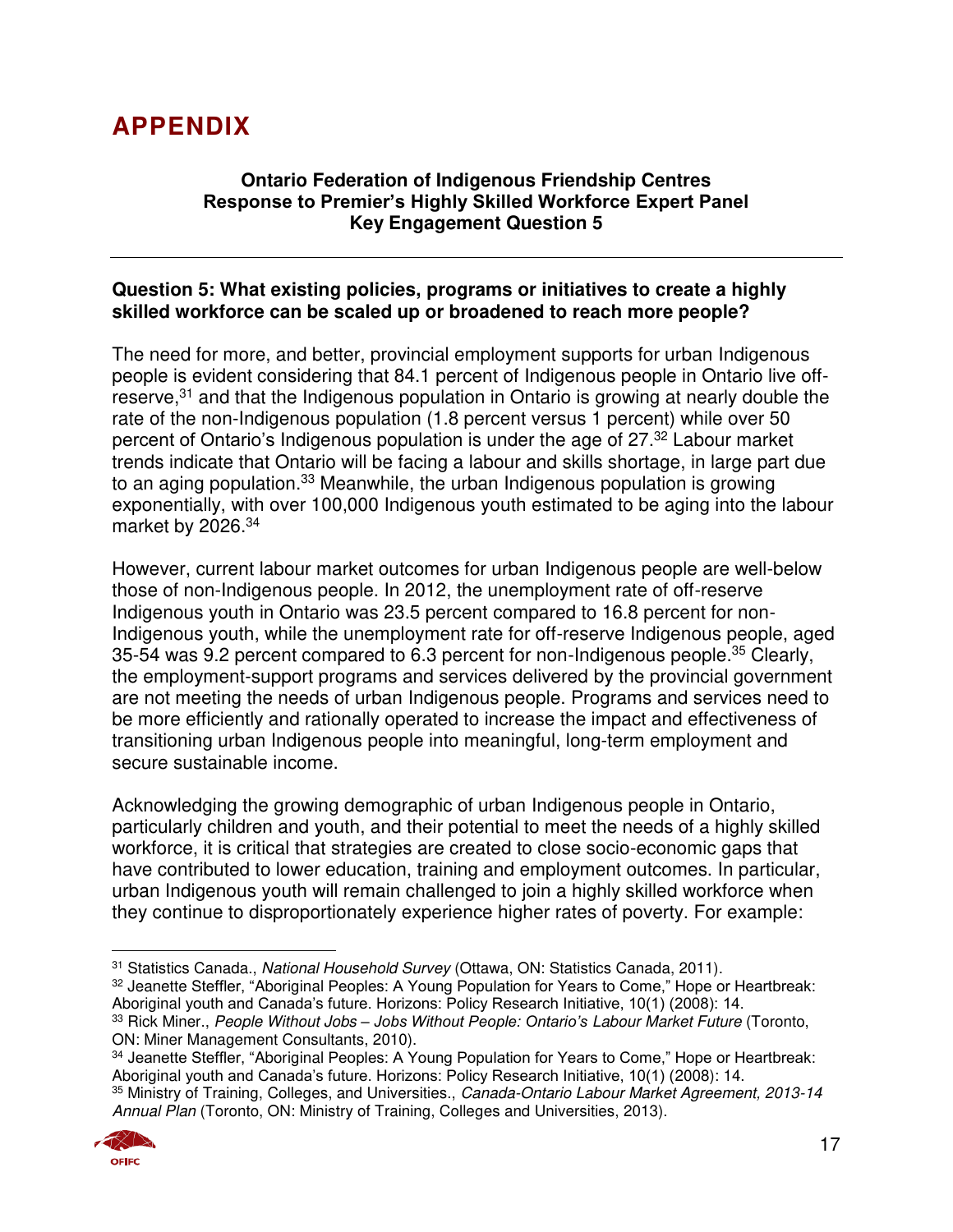- Indigenous youth (0-19) represent 2.8 percent of the population in Ontario, Indigenous children made up over 18 percent of children in care in 2014;<sup>36</sup>
- Between 2007 and 2010 the high school drop out rate for off-reserve Indigenous students was 22.6 percent compared to 8.5 percent for non-Indigenous youth in  $\mathsf{Canada};^{\mathsf{37}}$
- The average income of Indigenous people in Ontario is about \$27,944 compared to \$39,655 for non-Indigenous people;<sup>38</sup>
- 36 percent of off-reserve Indigenous children under the age of 6 live in poverty compared to 19 percent of non-Indigenous children;<sup>39</sup>
- Indigenous boys aged 12-17 are incarcerated at a rate five times higher than their share of the general population in Ontario and the proportion of Indigenous girls in Ontario jails is 10.7 times higher than their share of the general population;<sup>40</sup> and
- Food shortages and insecurity are a reality for many urban Indigenous families contributing to negative outcomes and inhibiting their health and wellbeing. In 2003, 79 percent of respondents indicated that they worried about running out of food, 35 percent of their children had gone hungry, 11 percent reported that their children had missed school because there was no food, and 7 percent reported that they had been involved with Children and Family Services because of food shortage.<sup>41</sup>

As such, it is imperative that the Highly Skilled Workforce Strategy include specific strategies to close socio-economic gaps between Indigenous and non-Indigenous people in Ontario, while also looking to improve the often-times broken provincial employment and training support system.

#### **Closing the Gaps**

It is important to acknowledge the relationship between the socioeconomic gaps between Indigenous and non-Indigenous Ontarians, as noted above, and the widely accepted disparity between Indigenous and non-Indigenous educational and employment outcomes. In fact, the Truth and Reconciliation Commission of Canada called on the federal government to develop a joint strategy with Indigenous groups to

[http://www.oacas.org/newsroom/releases/2014/2014\\_child\\_welfare\\_report.pdf.](http://www.oacas.org/newsroom/releases/2014/2014_child_welfare_report.pdf)

<sup>37</sup> Jennifer Lawrence, "The New Face of Aboriginal Education", *Professionally Speaking,* March 2013*.*  Retrieved from: [http://professionallyspeaking.oct.ca/march\\_2013/features/index.html.](http://professionallyspeaking.oct.ca/march_2013/features/index.html)

[http://www.thestar.com/news/insight/2013/02/25/unequal\\_justice.html.](http://www.thestar.com/news/insight/2013/02/25/unequal_justice.html)

<sup>41</sup> Ontario Federation of Indigenous Friendship Centres *Child Hunger and Food Insecurity Among Urban Aboriginal Families* (Toronto, ON: Ontario Federation of Indigenous Friendship Centres, 2003).



 $\overline{a}$ <sup>36</sup> Ontario Association of Children's Aid Societies., *Ontario Child Welfare Report 2014* (Toronto, ON: Ontario Association of Children's Aid Societies, 2014) Retrieved from:

<sup>38</sup> Statistics Canada., *Census of the Population* (Ottawa, ON: Statistics Canada, 2006).

<sup>39</sup> Statistics Canada., *Aboriginal Children's Survey, 2006: Supporting Data Tables* (Ottawa, ON: Statistics Canada, 2008).

<sup>40</sup> Rankin, Jim. Winsa, Patty, "Unequal Justice: A Toronto Star investigation." *Toronto Star Online,* (26 February 2013), News/Insight Section. Retrieved from: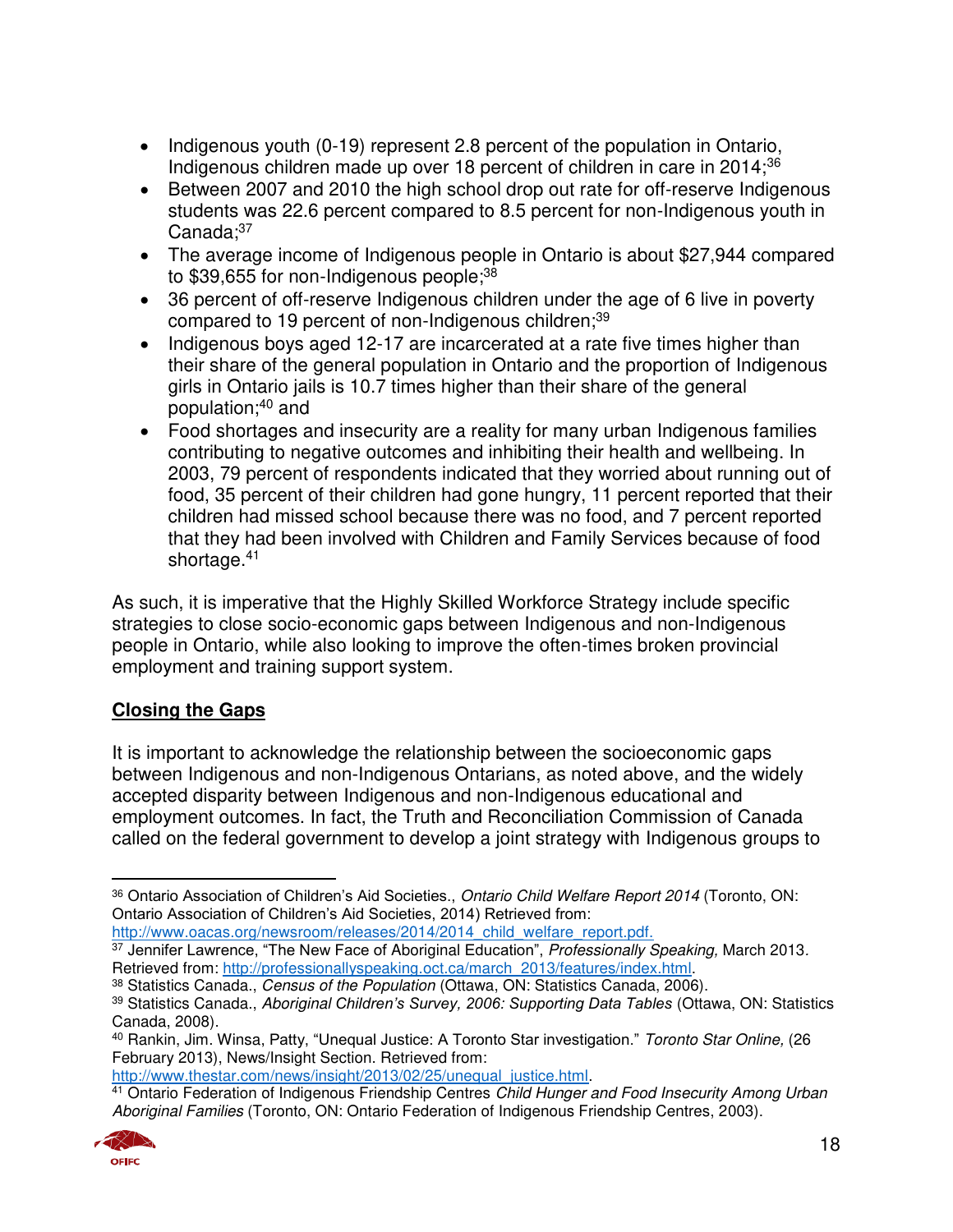eliminate education and employment gaps.<sup>42</sup> Focus must also be given to the reasons why an achievement gap exists, largely a result of disenfranchisement, disadvantage and dispossession that Indigenous people have experienced in Canada historically and continue to experience.

With adequate investments in culturally-appropriate education, training, and provincial employment supports, along with tangential supports targeted at improving socioeconomic conditions such as housing and mental health, can help to contribute to a highly skilled workforce. In particular, research conducted by the Centre for the Study of Living Standards (CSLS) in 2010 found that there would be vast economic benefits if the educational and labour market outcomes of Indigenous people in Canada reached the 2006 levels of non-Indigenous Canadians. If this was achieved by 2026, a potential addition of \$36.5 billion to the national GDP, and a \$14.2 billion decrease in government expenditures would be a result of eliminating the social well-being gaps that exist for Indigenous people in Canada.<sup>43</sup>

The OFIFC believes that eliminating the social well-being gaps that are a reality for many urban Indigenous people is a critical first step to improving education and employment outcomes. Beyond direct education service delivery, Friendship Centres offer wholistic education supports to Indigenous learners during key transitions as they embark on their lifelong learning journeys. Indigenous student transitions are often complicated by many interrelated socio-historical variables that include, inter alia: intergenerational trauma, distrust of the education system, the devaluation of Indigenous Knowledge and cultures, high mobility, and lateral violence. Friendship Centres are community hubs that provide a safe, welcoming space for Indigenous community members to partake in culture-based services and programming aimed at promoting positive self-identity, and wholistic healing and wellness. It has been shown time and again that student confidence in their identity is the foundation of a broader confidence in their everyday interactions and is the basic impetus for academic success.

The OFIFC is concerned about the accessibility of postsecondary education (PSE) for urban Indigenous students given sharply increasing tuition rates and the inadequate preparation that Indigenous students ahead of entering into PSE institutions. Ontario tuition is the highest of all Canadian provinces and nearly three times the cost of neighbouring Quebec. In fact, Ontario has the lowest level of per student funding in Canada and tuition now covers 51% of university operating budgets in the province. The Canadian Centre for Policy Alternatives (CCPA) predicts that the average Ontario tuition will rise to \$9,483 by 2017-18.<sup>44</sup>

<sup>43</sup> The Centre for the Study of Living Standards., *Investing in Aboriginal Education in Canada: An Economic Perspective*, (Ottawa, ON: Centre for the Study of Living Standards, 2010).

[https://www.policyalternatives.ca/newsroom/news-releases/provinces-pursuing-two-tier-tuition-fee](https://www.policyalternatives.ca/newsroom/news-releases/provinces-pursuing-two-tier-tuition-fee-policies-study)[policies-study](https://www.policyalternatives.ca/newsroom/news-releases/provinces-pursuing-two-tier-tuition-fee-policies-study) 



 $\overline{a}$ <sup>42</sup> Truth and Reconciliation Commission of Canada., *Truth and Reconciliation Commission of Canada: Calls to Action* (Winnipeg, MB: Truth and Reconciliation Commission of Canada, 2015).

<sup>44</sup> Erika Shaker and David McDonald, Tier for Two: Managing the Optics of Provincial Tuition Fee Policies (Toronto, ON: Canadian Centre for Policy Alternatives, 2014).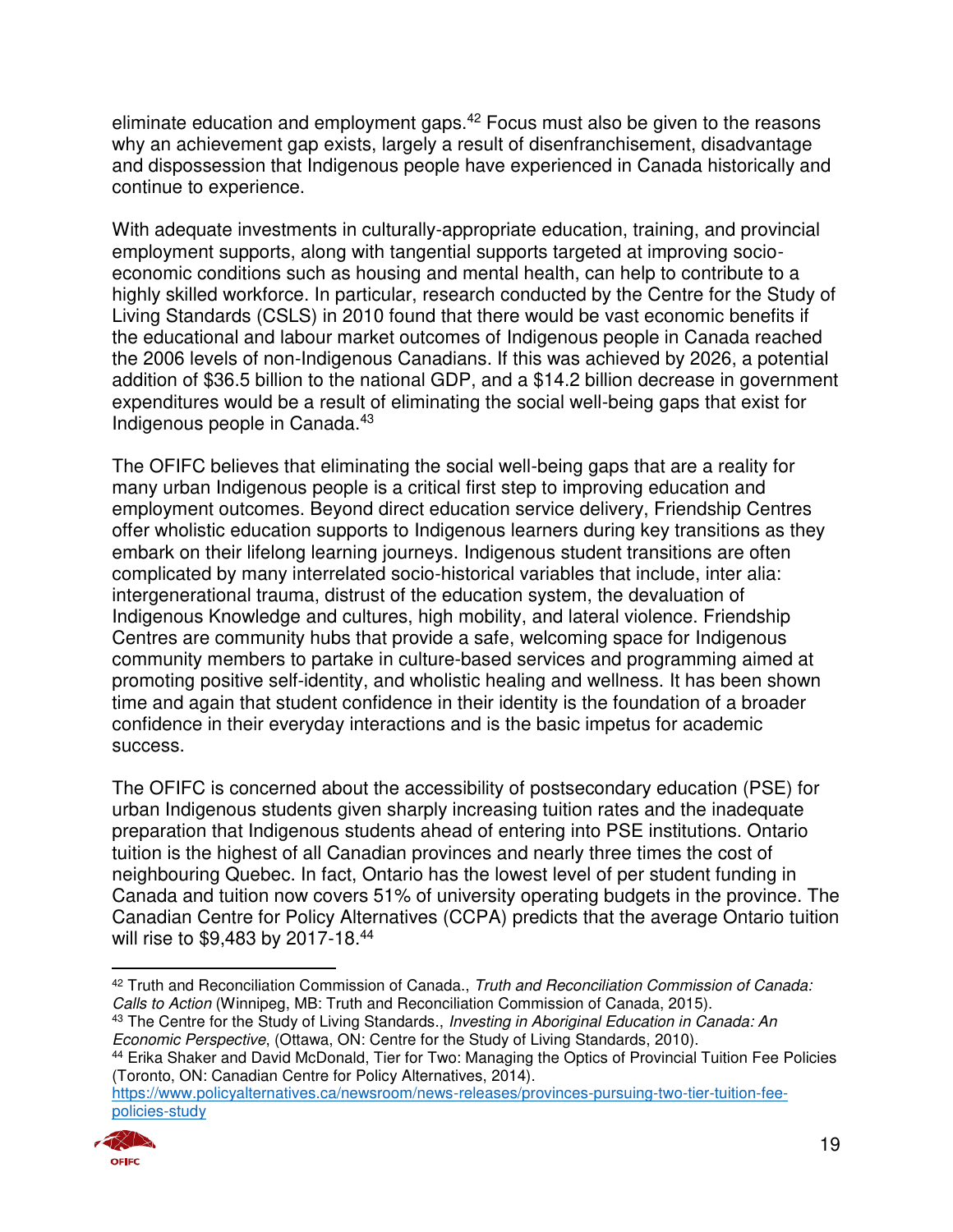The financial costs of attending a PSE institution are one of the most significant barriers to Indigenous students wanting to attend and successfully navigate PSE institutions, are often more acutely felt by Indigenous students, considering the high poverty rates of Indigenous people in Ontario, as referenced above. The OFIFC commends the Government of Ontario for investing \$1.5 million in 2015-16 in Indspire's Building Brighter Future's program to support Indigenous student bursaries and scholarships. Indspire reported outstanding success on its postsecondary funding program. Of students that received Indspire funding:

- 93 percent of Indigenous students earn a post-secondary credential;
- 82 percent of those graduates find work; and
- 84 percent of employed graduates report that they are serving Indigenous people in their current role.<sup>45</sup>

These numbers demonstrate that when financial barriers are removed, Indigenous students are highly successful. Evidence shows that sustained investments in Indigenous student funding programs could play a critical role in supporting Indigenous students to realise their full potential and become engaged in the highly skilled workforce in Ontario.

#### **Increasing urban Indigenous people's participation in the post-secondary education system**

Many Indigenous learners require support from their communities, including Friendship Centres, to help them prepare for and achieve the goal of attending and completing PSE. It is imperative that the MTCU, and partner ministries begin to work collaboratively to improve Indigenous education transitions and outcomes within PSE systems, including in the second phase implementation of the Aboriginal Post Secondary Education and Training Policy Framework (APSET).

#### **Initiate meaningful engagement with PSE institutions, the OFIFC and member Friendship Centres.**

The MTCU should facilitate more meaningful engagement between OFIFC, member Friendship Centres and postsecondary institutions. This can be most effectively achieved via Aboriginal Education Councils (AECs). At the provincial level, there are two advisory councils that engage with MTCU: The Aboriginal Peoples Education Circle and the Council of Ontario Universities Reference Group on Aboriginal Education. The Councils are made up of university and college administrators without community representation. The MTCU should require these councils to have urban Indigenous community representation,

 $\overline{a}$ <sup>45</sup> Indspire, Creating Positive Outcomes: Graduation and Employment Rates of Indspire's Financial Awards Recipients (Toronto: Indspire, 2015).

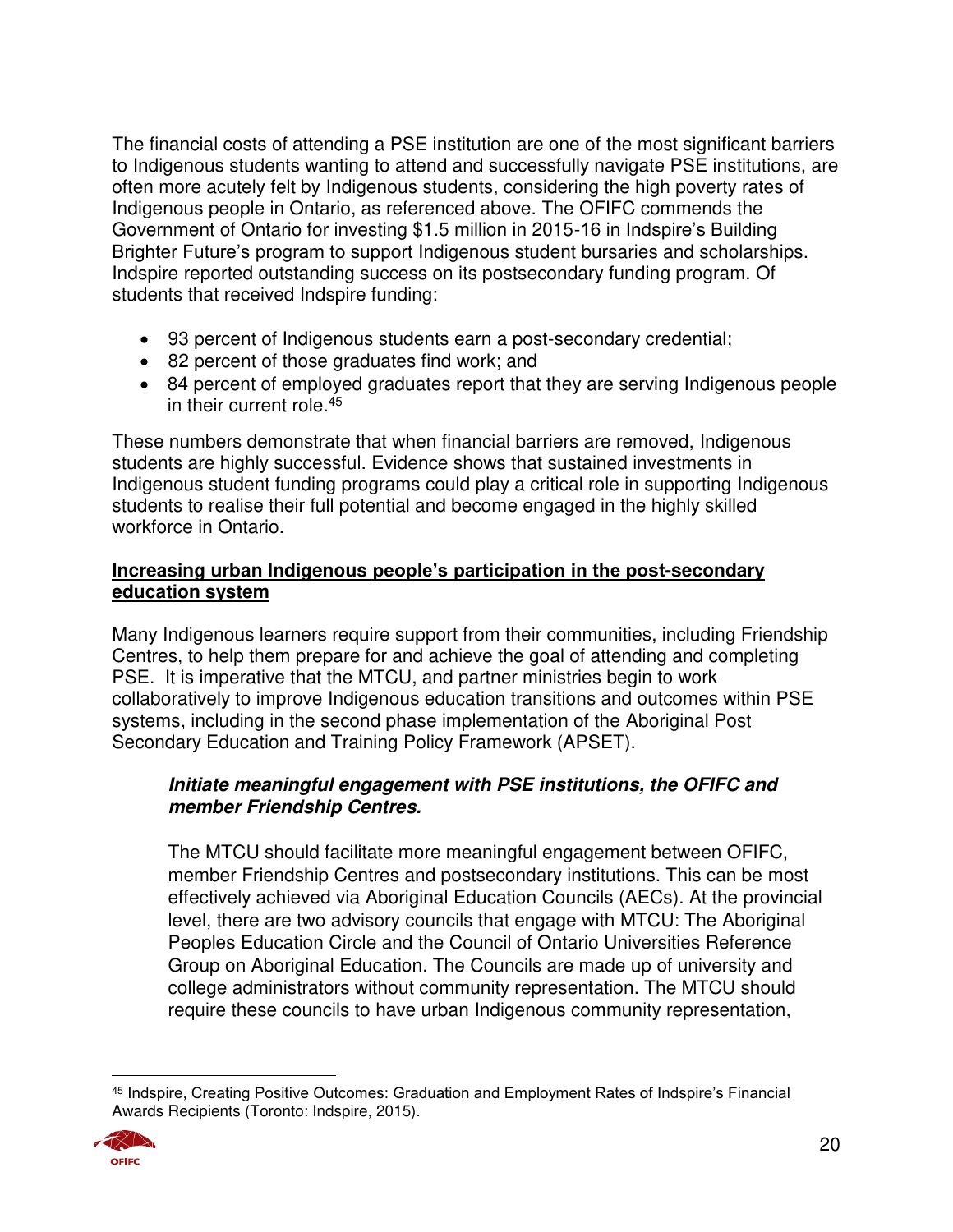which must include the OFIFC, in order to adequately maintain accountability to urban Indigenous communities.

In addition to provincial councils, all publicly funded postsecondary institutions have reported the formation of AECs. However these councils may have limited authority and decision-making power within their institutions. It is imperative to the achievement of strategic ministerial goals that postsecondary institutions establish high functioning AECs. A high functioning AEC will be equipped with the capacity to articulate Indigenous community education concerns and aspirations, identify barriers and goals, build a strategic plan to meet the education needs of their community, and ultimately hold postsecondary institutions accountable to Indigenous communities. The MTCU should provide local AECs with increased capacity building and input into the strategic planning of postsecondary institutions. Local AECs should also engage with urban Indigenous not-for-profit organisations, including Friendship Centres to ensure postsecondary institutions are held accountable to their urban Indigenous community.

#### **Improve collaboration on Indigenous student transitions.**

Internal collaboration must improve within the MTCU to better support Indigenous student transitions along the education to employment continuum. The current siloed structure within MTCU does not recognise the vast employment continuum and the pre-employment supports and services that are needed. Recognition of these needs will be demonstrated through investments in tangential services such as housing, mental health and food security when transitioning learners to the labour market.

The MTCU should develop a re-engagement strategy to engage with the Indigenous community at all stages of the lifecycle to encourage PSE as a viable option for the local communities. The MTCU should recognise that many Indigenous students will leave school, due to a variety of socio-economic circumstances including financial reasons and commitments, housing instability, care for family members and involvement with the justice system. Urban Indigenous youth, and mature students, will require specific and often multiple supports to make the transition back to school.

Friendship Centres are community hubs providing a safe, welcoming space for Indigenous and non-Indigenous community members alike to partake in culturebased activities and programming. For many Indigenous families and students, Friendship Centres are the first point of contact when migrating to an urban area. Locating cultural resources and culturally relevant services is a priority for students in transition. Friendship Centres provide a unique space for cultural continuity between the community-centred life of many Indigenous reserves to

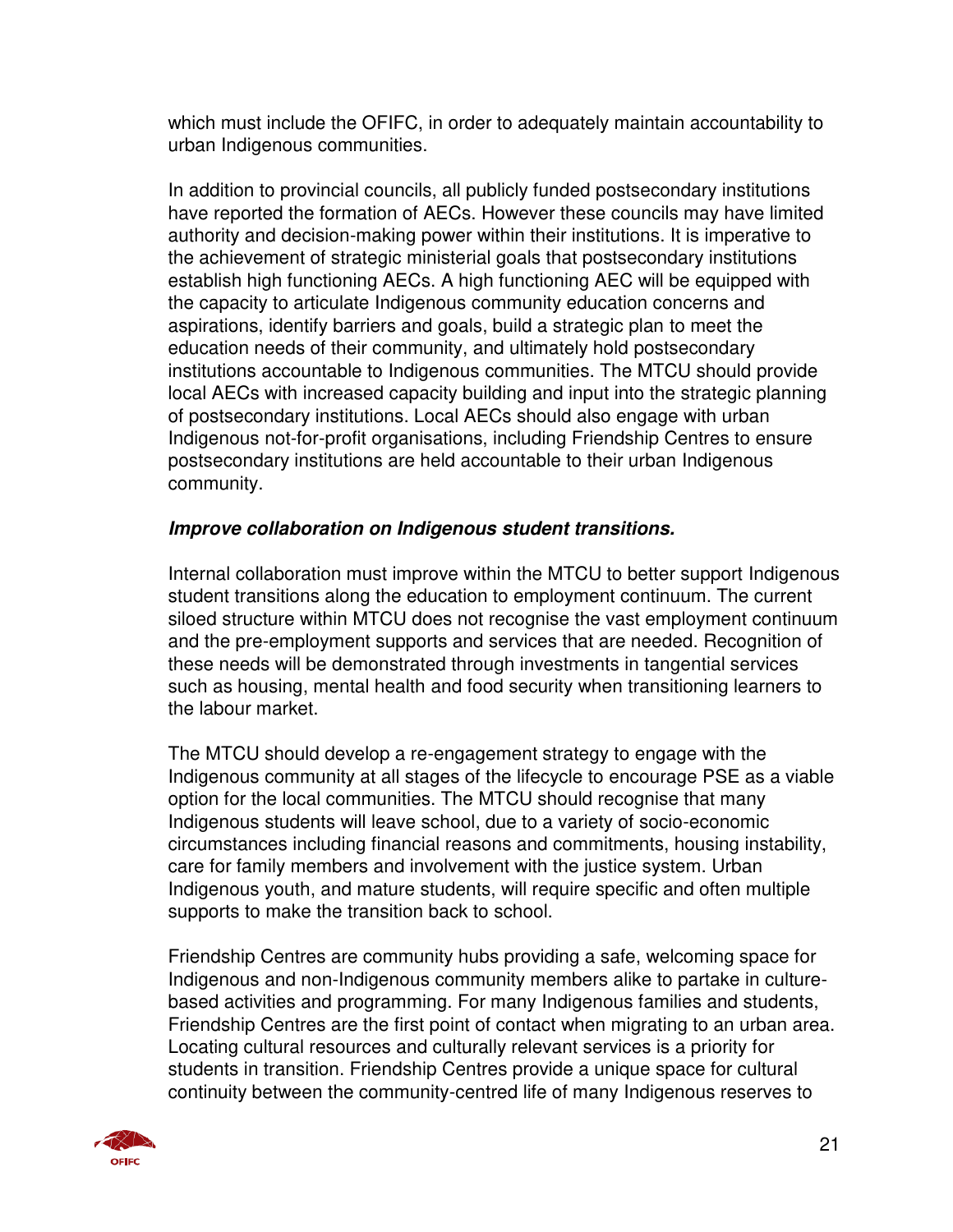what can be a more isolated, detached existence in cities. Friendship Centres provide a community space to build mutually supportive relationships, and to grow cultural connections throughout the Indigenous community. Given the high number of on-reserve First Nations and rural Indigenous people that must, at some point, transition to mainstream education coupled with the high mobility of Indigenous families, Friendship Centres provide essential services catered to the unique needs of the urban Indigenous community. As well, Friendship Centres continue to be the initial point of contact for people of all ages moving off reserves into cities and towns.

Currently, the OFIFC administers several programs that work together to address transitions for Indigenous students in Ontario's public school system. Three in particular work closely with children and youth in their education: Akwe:go, Wasa-Nabin and the Alternative Secondary School Program (ASSP). The MTCU should consider Friendship Centres as ideal locations to re-engage with the urban Indigenous community and provide culturally relevant and wholistic transitions support to Indigenous learners. Further, the MTCU should create a formal relationship with the OFIFC and other urban Indigenous organisations to ensure successful transitions for urban Indigenous students.

#### **Ending outdated streaming practices in elementary and secondary school systems in Ontario.**

As the Ontario labour market progresses into a knowledge economy, an increasing number of jobs are requiring post-secondary credentials. Without the completion of high school, employment and training opportunities become increasing limited, especially in the growing highly skilled workforce. Urban Indigenous youth sometimes lack awareness regarding admission requirements to post-secondary programs and the skills or education required for different careers. As such, many urban Indigenous youth do not have the necessary credentials to pursue PSE and training, including university, college, trades and apprenticeships.

This is further exacerbated by streaming practices used by primary and secondary school systems throughout Ontario. In fact, in some schools with high percentages of applied students, these students were 3.7 times more likely to be Indigenous.<sup>46</sup> This outdated practice of streaming limits urban Indigenous students from future employment opportunities, recognising the requirements of academic level Math and/or English courses for many university, college and trades programs. Considering the lasting impacts streaming can have on urban Indigenous students, it is critical for the MTCU, Ministry of Education (EDU),

 $\overline{a}$ <sup>46</sup> People for Education, *The Trouble with Course Choices in Ontario High Schools* (Toronto: People for Education, 2013), 4. [http://www.peopleforeducation.ca/wp-content/uploads/2013/04/trouble-with-course](http://www.peopleforeducation.ca/wp-content/uploads/2013/04/trouble-with-course-choices-in-high-school-2013.pdf)[choices-in-high-school-2013.pdf](http://www.peopleforeducation.ca/wp-content/uploads/2013/04/trouble-with-course-choices-in-high-school-2013.pdf)

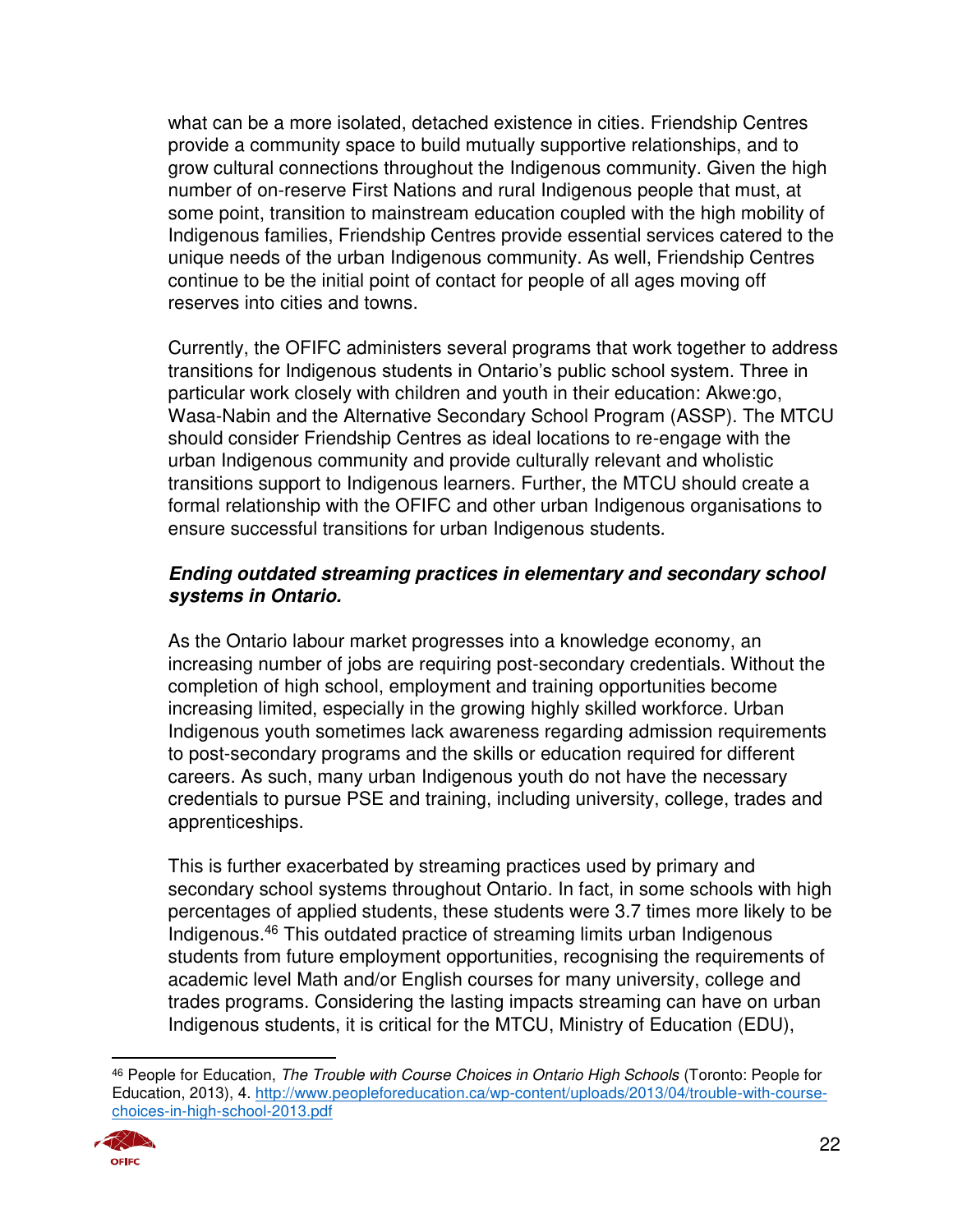District School Boards to engage with local and provincial urban Indigenous organisations with the goal of ending this outdated practice. Should Indigenous students continue to be overrepresented in applied level high school courses, the development of a highly skilled workforce will be stalled, and the need for responsive intervention services later in life, such as social services and Employment Ontario's (EO) programs will rise significantly with this growing population.

#### **Better coordination between Friendship Centre Apatisiwin (ASETS) programs and post-secondary institutions, specifically colleges, is needed for funding student transitions.**

The MTCU should provide more clarity and support on how to access various training dollars currently available at postsecondary institutions through APSET. Currently, post-secondary institutions receive funding to provide training for Indigenous student transitions, while simultaneously Friendship Centres through Apatisiwin programs support clients by funding training at these institutions. More coordination would allow for better use of federal and provincial training dollars.

The MTCU should encourage and facilitate better coordination of funding student transitions amongst Friendship Centre education and employment support programs, APSET funding at postsecondary institutions, and other provincial employment support programs.

#### **Begin provincial dialogue on the employment and training needs of urban Indigenous people and develop a provincial strategy to better coordinate related services.**

To date, APSET has focused on supporting academic programming, namely universities and colleges. The MTCU should ensure that the next phase of APSET focuses on improving Indigenous access to skilled trades and increasing completion rates. Provincial dialogue is needed to ensure that the unique needs of urban Indigenous people are accounted for in skilled trades strategies and to ensure that services are coordinated across the province to reduce duplication and increase access. Current skilled trades programs and services are difficult to navigate, led by bureaucratic processes and are not widely advertised to diverse populations.

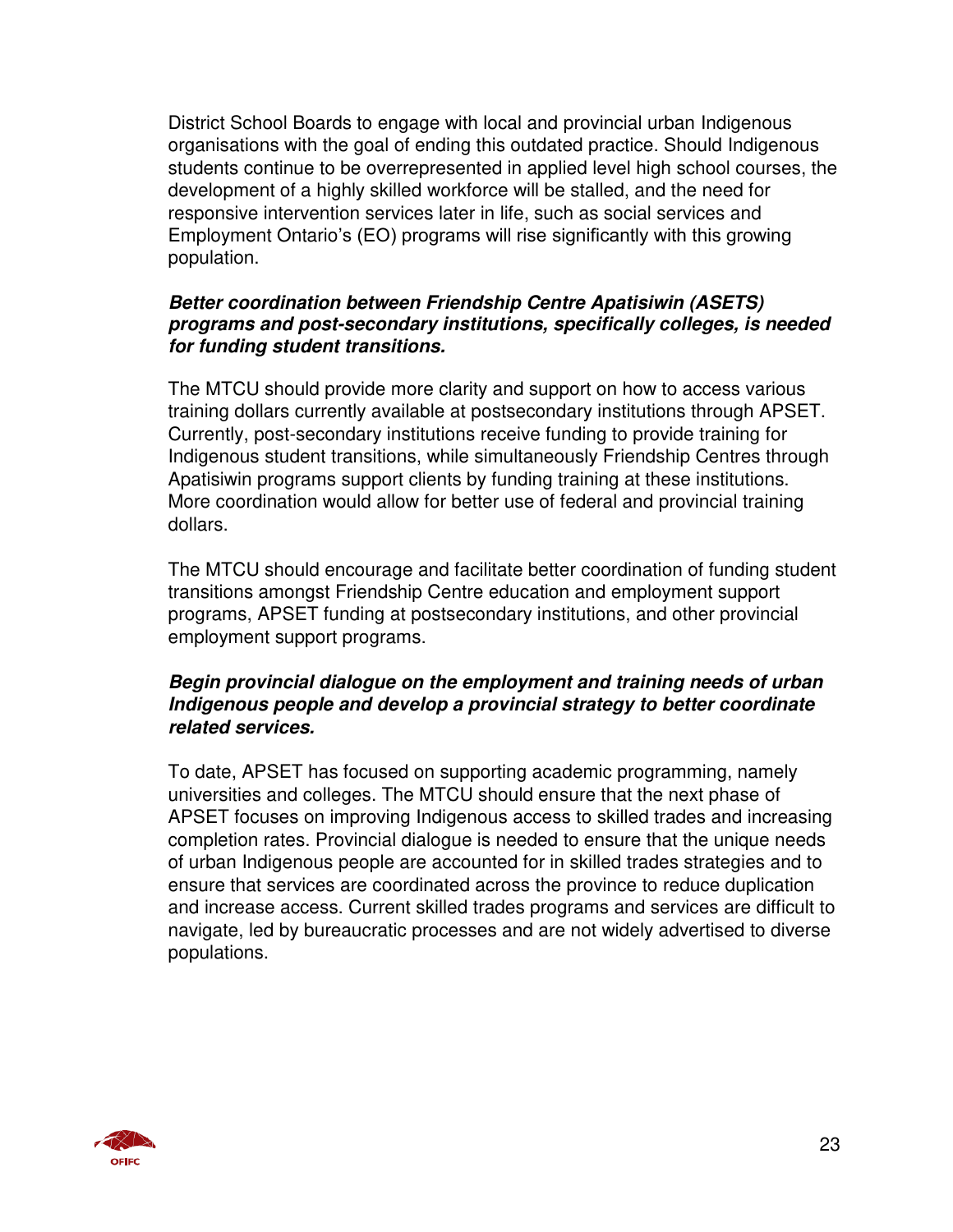#### **Improving the Provincial Employment and Training System**

While the required changes are numerous and may vary between individuals and communities, the OFIFC believes that there are three substantial barriers, that if addressed will lead to significant improvement to the supports provided by the Government of Ontario:

#### Employment Ontario (EO) Employment Services

The current suite of EO programming is administered by the Ministry of Training, Colleges and Universities (MTCU) through 51 regional offices and 435 non-profit and private service delivery sites and include pre-apprenticeship, apprenticeship, career development, student summer employment and adult literacy and basic skills. In 2010, EO introduced a new one-stop Employment Service Delivery Model in attempts to create more customer-centric, flexible and responsive services delivered at 412 sites. Within the new model, the number of Indigenous service providers and sites were reduced to four delivery sites (or less than 1% of all delivery sites), despite consultations that consistently indicated continued delivery of employment services by urban Indigenous agencies within Ontario are essential. Specifically:

#### **The Government of Ontario should acknowledge that the current levels of urban Indigenous access are unacceptable and work to reduce barriers to accessing services.**

Urban Indigenous people are accessing EO programming and services at glaringly low numbers. This could be for a multitude of reasons including, that EO programs are designed for the general public, discomfort in accessing services from non-Indigenous providers, lack of knowledge and confusion around how to access services and what is available, and eligibility limitations due to EI requirements for numerous federally-funded programs, including EO. Research has also shown that in 2011, EO services providers reported an average of 35 percent drop in youth accessing EO services and more than half indicated that this was due to strict measures of the new Employment Services model that prioritises clients most likely to achieve employment quickly.

According to MTCU, Indigenous clients represent just less than 3 percent of Employment Services clients. While the OFIFC considers this to be a demonstration of EO's inability to meet the needs of urban Indigenous people, MTCU considers this to be a success. In correspondence to the OFIFC, MTCU has stated that Employment Services are meeting the needs of Indigenous clients as a result of the total number of Indigenous people accessing Employment Services (3 percent) exceeding the percentage of Indigenous people in the province (2.4 percent). Considering the number of Indigenous people living off-reserve and the fact that Indigenous people experience much higher unemployment rates, the successfulness of status quo EO programs should be more critically examined by the Expert Panel.

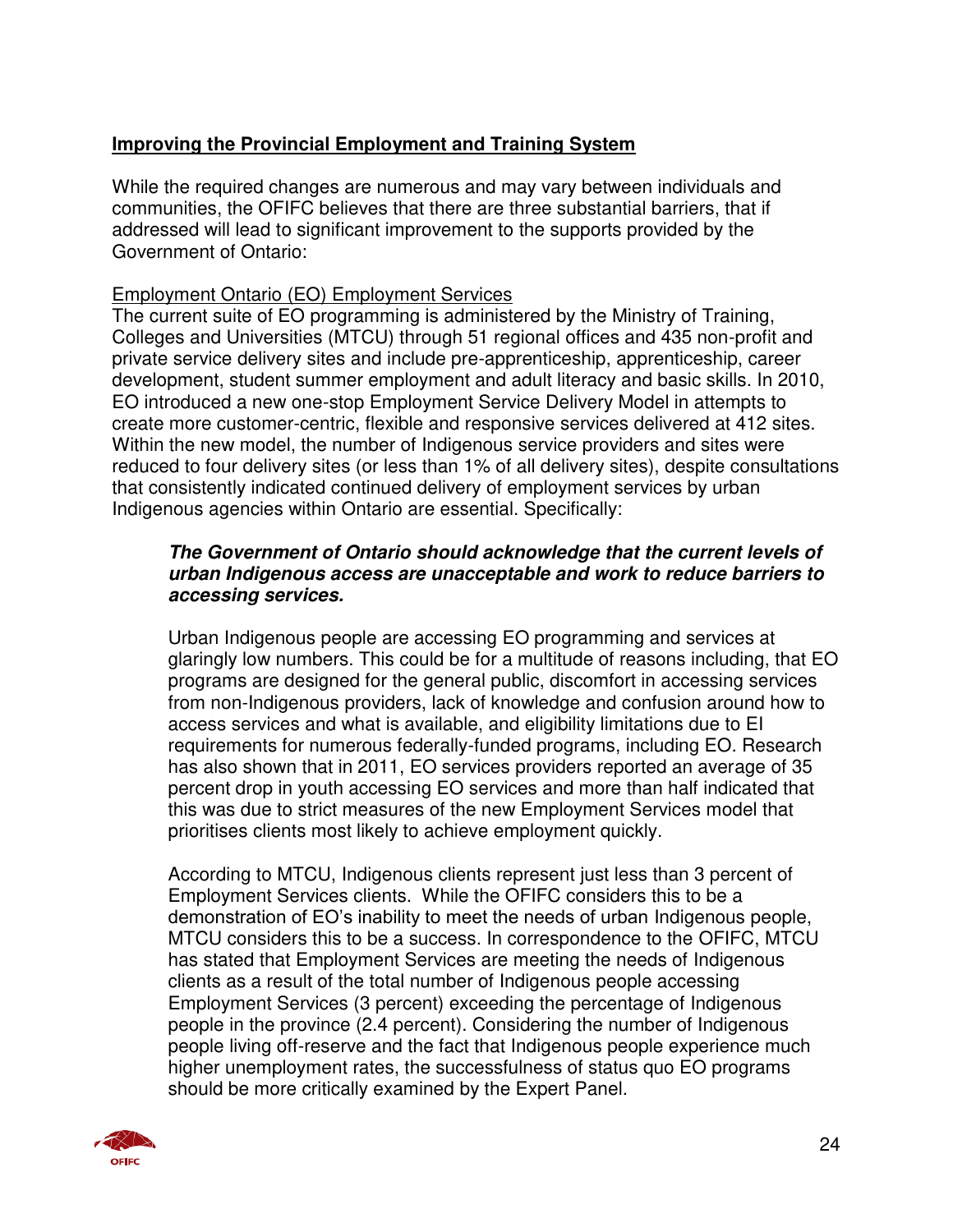#### **Implement co-location of EO Employment Services in Friendship Centres throughout the province.**

EO's Service Promise indicates that it seeks to "ensure that no matter which Employment Ontario Office an individual walks into they will get the help they need."<sup>47</sup> However, based on experiences by urban Indigenous people this is not always accurate. When researching the frontline policies and practices of EO services, OFIFC policy staff entered an EO service provider in Sudbury to inquire where an Indigenous person could access LBS training and other EO employment services. The OFIFC staff were informed that the particular location targeted services specifically to the immigrant population and were unable to indicate where services could be sought. Clearly the frontline services offered by EO in some communities do not adhere to EO's Service Promise.

Further, the low numbers of Indigenous clients accessing EO services leads to questions on whether EO is adequately carrying out targeted outreach to the Indigenous population to ensure the urban Indigenous community is aware of the programs and services available. However, even with increased targeted outreach there needs to be trust developed between EO and the urban Indigenous community to ensure effective service delivery. In fact, EO's Service Provider Guidelines indicate the importance of earning the trust of individuals who access EO services and programs.<sup>48</sup>

Trust may be built between EO service providers and the urban Indigenous community may be facilitated by the co-location of services in Friendship Centres, while also increasing urban Indigenous access rates of EO Employment Services. With Friendship Centres delivering the ASETS-funded Apatisiwin Employment and Training Program, this integrated approach would also help to build the critical relationship between EO and ASETS and reduce duplication in services.

This innovative service delivery strategy through a satellite office within Friendship Centres would require a coordinated approach and strong relationships with EO, MTCU and other EO service providers. EO's service delivery is through various community agencies. Satellite offices could potentially be created through a formalised agreement with MTCU with the goal of coordinating local services and partnerships to provide more effective and efficient services among established employment and training programs. It will be critical to base these discussions on strong labour market information (LMI) data to build business case on a location by location basis.

<sup>48</sup> Government of Ontario. (2011). *Employment Service: Service Provider* Guidelines, p. 1.2-1. Available at: [http://www.tcu.gov.on.ca/eng/eopg/publications/2012\\_13\\_eopg\\_sp\\_guidelines.pdf](http://www.tcu.gov.on.ca/eng/eopg/publications/2012_13_eopg_sp_guidelines.pdf) 



 $\overline{a}$ <sup>47</sup> Ministry of Training, Colleges, and Universities., *Employment Ontario Presentation: Commitment to Aboriginal Employment and Training Programs and Services* (Toronto, ON: Ministry of Training, Colleges, and Universities, 2010), Slide 12.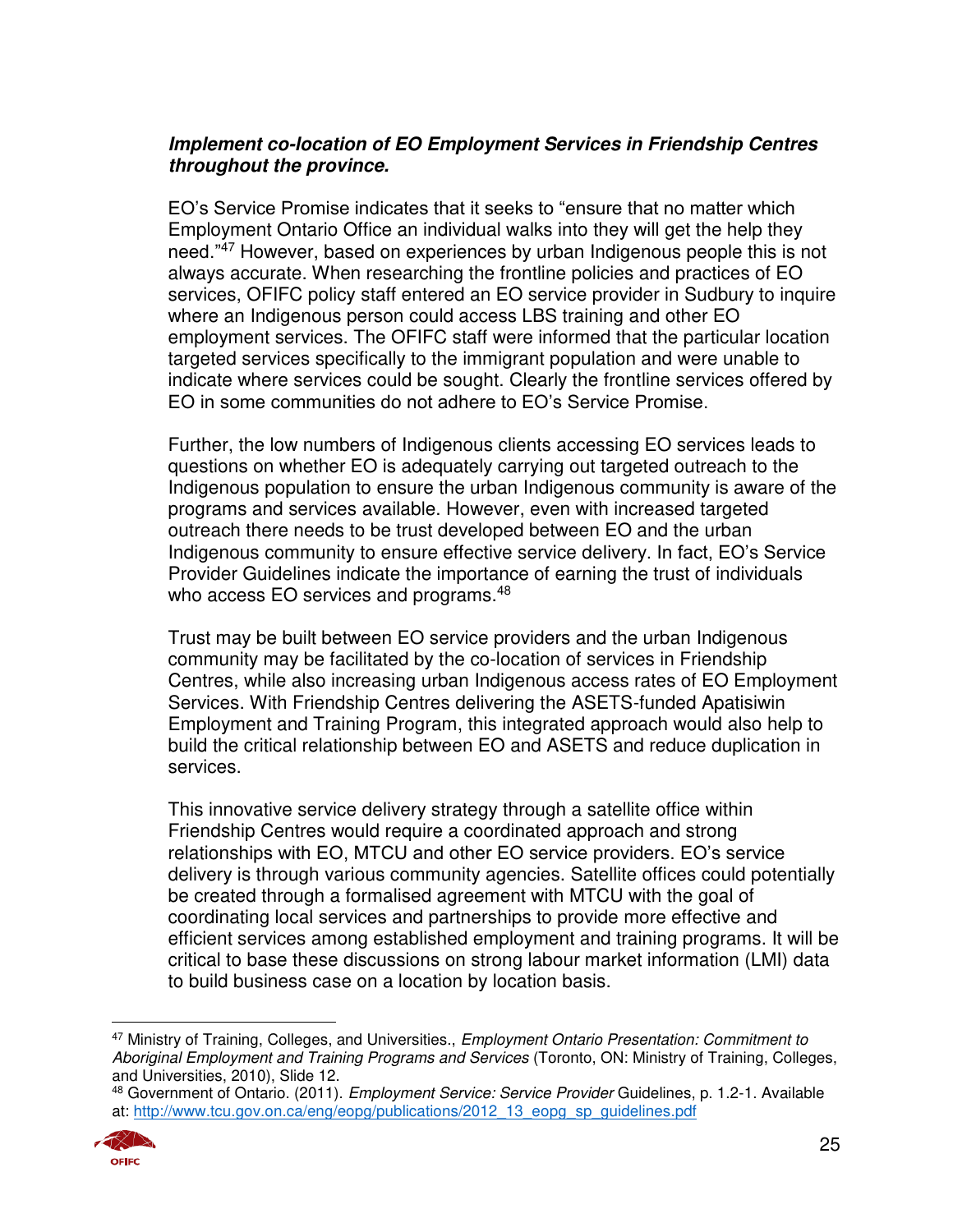Alternatively, under a place-based services model, Friendship Centres could partner with an EO community agency that would provide EO services one day a week or bi-weekly out of the Friendship Centre. This model of place-based services is being piloted by the Ininew Friendship Centre and the Cochrane District Social Services Administration Board. Services are anticipated to begin in late 2015 with EO Employment Services being delivered on site at the Friendship Centre twice per month. MTCU should implement place-based EO Employment Services at various Friendship Centres and provide multi-year commitment to ensure the successful implementation of the model.

#### **Improve coordination and relationship building between EO Employment Services providers and Friendship Centres.**

Following the consolidation of EO Employment Services, the number of Indigenous specific EO Service Providers was significantly reduced. This resulted in the loss of EO funding for urban Indigenous organisations, including some Friendship Centres. Despite the proven and demonstrated success of Friendship Centres in providing employment services to the urban Indigenous community, there remains virtually no coordination or relationships between EO Employment Services providers and Friendship Centres. The Indian Friendship Centre in Sault Ste. Marie formerly held an EO Employment Services, however since the consolidation, has received almost zero referrals from local EO service providers.

A Minister's Information Note, prepared by the Aboriginal Education Office at the MTCU indicated that the Ministry was going to "explore the development of a fund to support innovation in the area of Indigenous skills and training, which could assist in testing out new models to support Indigenous peoples' participation and success in skills and training."<sup>49</sup> New models to support the participation of urban Indigenous people's participation and success in provincial skills and training programs must involve the OFIFC and Friendship Centres as key partners and stakeholders. The MTCU should provide directives to EO Employment Services providers to improve coordination and build relationships with local urban Indigenous community members through engagement with Friendship Centres. Amending funding criteria or creating new funding for urban Indigenous partnerships will provide incentives for EO Employment Services to coordinate with Friendship Centres.

Increased coordination between provincial and Friendship Centre employment supports The Provincial-Municipal Fiscal and Service Delivery Review highlights the low levels of integration among Ontario Works, Ontario Disability Support Program (ODSP), EO, and

 $\overline{a}$ <sup>49</sup> Aboriginal Education Office, MTCU. (2009). *Minister's Information Note: Aboriginal Employment and Training Initiatives*, p. 4.

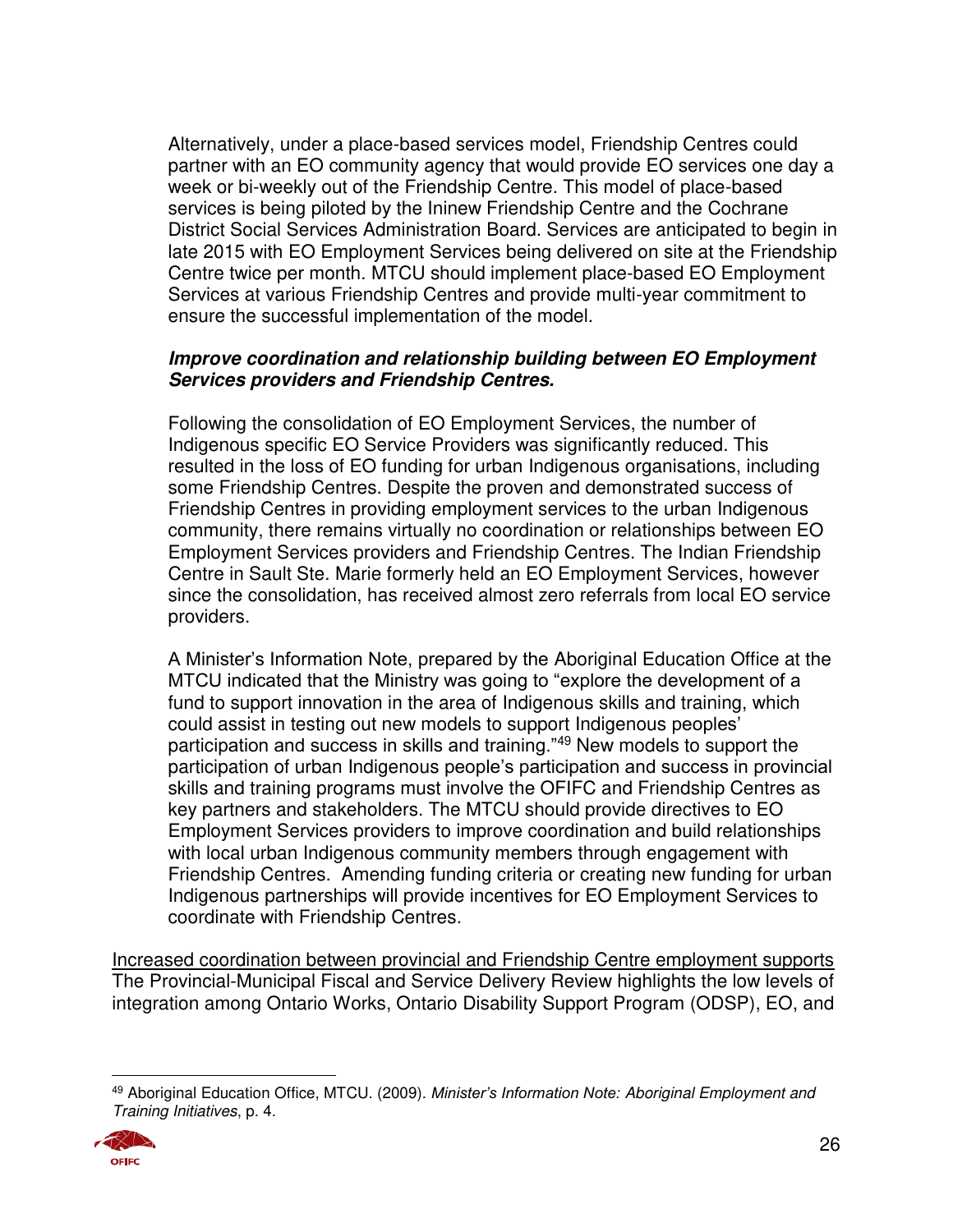other employment support programs, namely the federally-funded ASETS.<sup>50</sup> This lack of integration has resulted in duplication of services and makes access difficult and confusing for clients. As highlighted in the 2007 Urban Aboriginal Task Force (UATF), the lack of integration is significant between Indigenous and non-Indigenous programs, which is of critical concern with greater numbers of Indigenous people accessing mainstream services in urban centres.<sup>51</sup>

OFIFC's ASETS-funded Apatisiwin program has varied experiences with Ontario Works, ODSP, and EO programs. Often these relationships are informal and instances of miscommunication between social assistance caseworkers and Apatisiwin staff have resulted in frustration and/or loss of benefits for clients. There have been cases where social assistance caseworkers interpret Apatisiwin training interventions as a duplication of services and disallows it, when the reality is that the two programs could work complementary to each other (for example Apatisiwin pay for tools/books and Ontario Works pay for living expenses). Therefore, formalised partnerships between ASETS and provincial government employment supports programs would not only reduce duplication of services, but would also better enable social assistance recipients to transition into training and employment.

As community hubs for urban Indigenous people, Friendship Centres are in a unique position to provide culturally appropriate Ontario Works, ODSP, and EO employment supports in conjunction with Apatisiwin. In order for Friendship Centres to effectively deliver these services in conjunction with Apatisiwin it will be necessary to address the infrastructure and capacity of individual centres. The UATF highlighted the additional challenges facing Indigenous service providers, which can all affect effective service delivery for Indigenous people, including: disadvantage position to funding competition, receiving less funding than mainstream providers, overburden of reporting requirements, lack of stable long-term core funding, among others.<sup>52</sup>

Additionally, the Friendship Centre movement also provides numerous labour force and economic development opportunities that can help to move urban Indigenous people to move away from a dependency on social assistance to meaningful training and employment.

#### Culturally Competent Provincial Frontline Service Deliverers

The need for public servants to be culturally competent was most recently identified in the Truth and Reconciliation Commission of Canada's Calls to Action report.<sup>53</sup> Cultural competency training should be provided to all frontline workers, including Ontario Works, EO, and ODSP. Training should be delivered by urban Indigenous organisations

<sup>53</sup> Truth and Reconciliation Commission of Canada., *Truth and Reconciliation Commission of Canada: Calls to Action* (Winnipeg, MN: 2015, Truth and Reconciliation Commission of Canada).



 $\overline{a}$ <sup>50</sup> Ministry of Municipal Affairs and Housing. (2008). *Provincial-Municipal Fiscal and Service Delivery Review*, p. 23. Retrieved from http://www.mah.gov.on.ca/AssetFactory.aspx?did=6050

<sup>51</sup> Ontario Federation of Indigenous Friendship Centres, Ontario Métis Aboriginal Association, & Ontario Native Women's Association. (2007). *Urban Aboriginal Task Force: Final Report*, p. 188. Available at: http://www.ofifc.org/pdf/UATFOntarioFinalReport.pdf

<sup>52</sup> Ibid., p. 189.